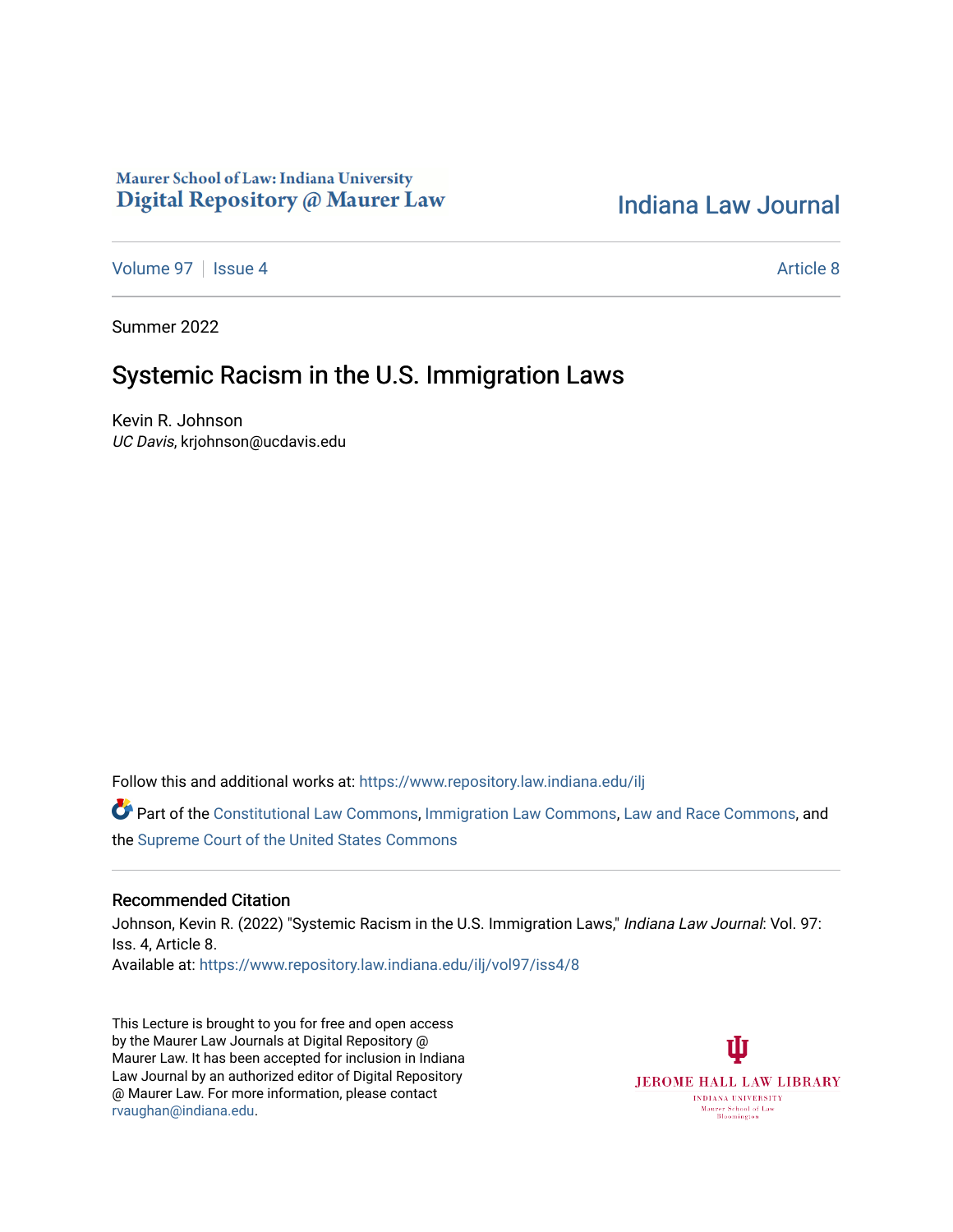## **Systemic Racism in the U.S. Immigration Laws**

### KEVIN R. JOHNSON\*

*This Essay analyzes how aggressive activism in a California mountain town at the tail end of the nineteenth century commenced a chain reaction resulting in state and ultimately national anti-Chinese immigration laws. The constitutional immunity through which the Supreme Court upheld those laws deeply affected the future trajectory of U.S. immigration law and policy.*

*Responding to sustained political pressure from the West, Congress in 1882 passed the Chinese Exclusion Act, an infamous piece of unabashedly racist legislation that commenced a long process of barring immigration from all of Asia to the United States. In upholding the Act, the Supreme Court in an extraordinary decision that jars modern racial sensibilities declared that Congress possessed "plenary power"—absolute authority—over immigration and that racist immigration laws were immune from judicial review of their constitutionality.*

*The bedrock of U.S. immigration jurisprudence for more than a century and never overruled by the Supreme Court, the plenary power doctrine permits the treatment of immigrants in racially discriminatory ways consistent with the era of Jim Crow but completely at odds with modern constitutional law. The doctrine enabled President Trump, a fierce advocate of tough-as-nails immigration measures, to pursue the most extreme immigration program of any modern president, with devastating impacts on noncitizens of color.*

*As the nation attempts to grapple with the Trump administration's brutal treatment of immigrants, it is an especially opportune historical moment to reconsider the plenary power doctrine. Ultimately, the commitment to remove systemic racism from the nation's social fabric requires the dismantling of the doctrine and meaningful constitutional review of the immigration laws. That, in turn, would open the possibilities to the removal of systemic racial injustice from immigration law and policy.*

<sup>\*</sup> Dean and Mabie-Apallas Professor of Public Interest Law and Chicana/o Studies, University of California, Davis, School of Law. Jack Chin provided helpful comments on a draft of this Essay. Law librarian David Holt and law students Andrea Reyes, Joana Peraza Lizarraga, Monica Ortega, and Corina Yetter all provided invaluable research assistance. In April 2021, I had the distinct honor of delivering virtually the Jerome Hall Lecture at Indiana University Maurer School of Law. That lecture informed and inspired the analysis in this paper. Thanks to Dean Austen Parrish and Professors Luis Fuentes-Rohwer and Christiana Ochoa for inviting me to deliver the Hall Lecture and extending gracious hospitality at every step of the way. I dedicate this Essay to my colleague, mentor, and friend, the late Michael A. Olivas, who made my academic career possible.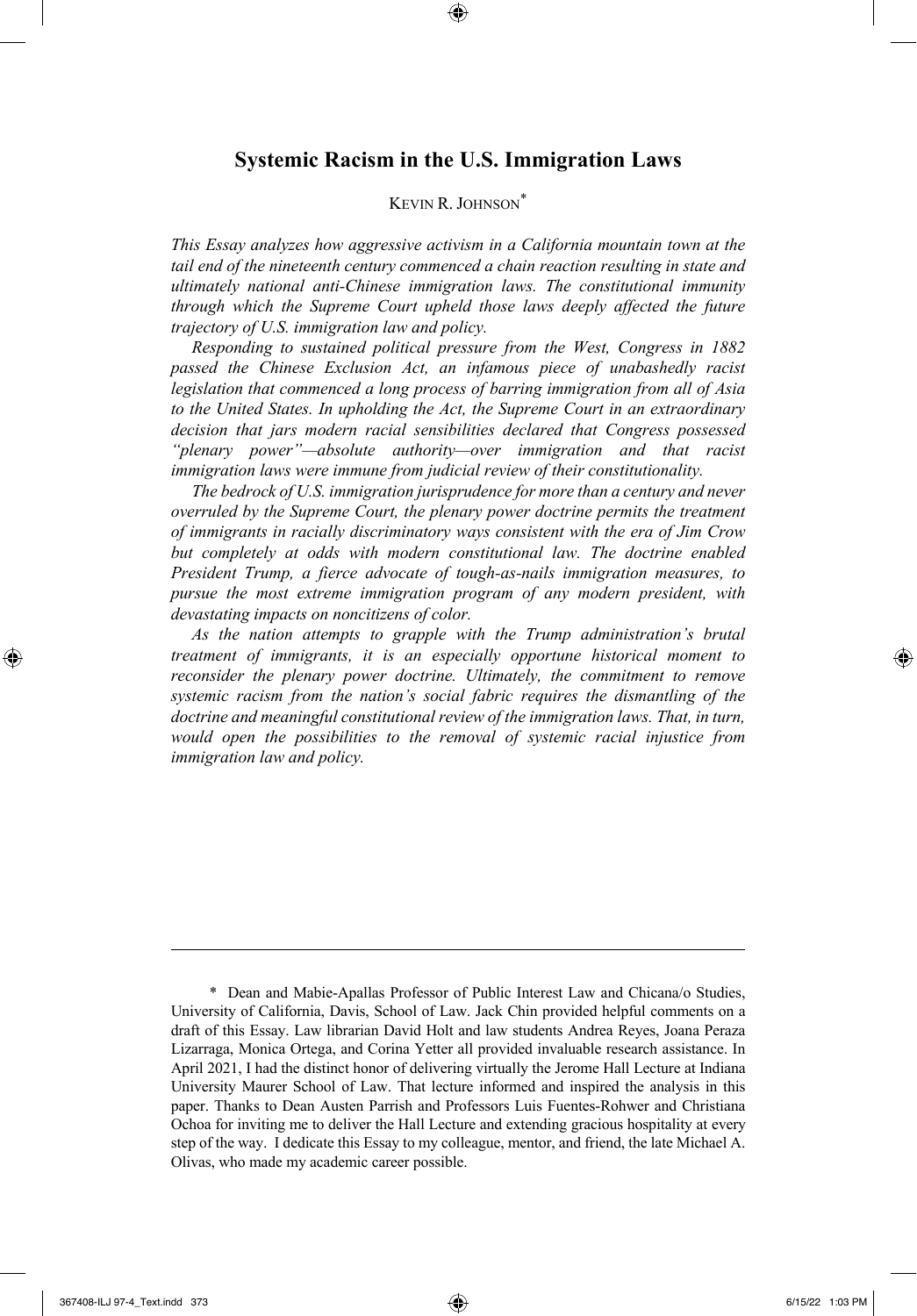| I. STATE AND LOCAL ANTI-CHINESE AGITATION IN THE 1800S 1460             |  |
|-------------------------------------------------------------------------|--|
|                                                                         |  |
| A. THE TRUCKEE METHOD: "THE CHINESE MUST GO!" 1463                      |  |
|                                                                         |  |
| C. CALIFORNIA'S RESPONSE TO CHINESE IMMIGRANTS  1468                    |  |
| III. FEDERAL RESPONSES TO ANTI-CHINESE AGITATION AND THEIR LEGACY  1469 |  |
| A. THE CHINESE EXCLUSION LAWS AND THE CHINESE EXCLUSION CASE. 1469      |  |
| B. THE CONTEMPORARY IMPACTS OF CHINESE EXCLUSION 1472                   |  |
|                                                                         |  |
|                                                                         |  |

#### **INTRODUCTION**

A series of brutal police killings of African Americans, including George Floyd and Breonna Taylor, in 2020 sparked a sustained popular challenge to systemic racism in the U.S. criminal justice system.<sup>1</sup> Black Lives Matter protests in cities across the United States put systemic racism at the forefront of the national consciousness. This Essay contends that, similar to the systemic racism embedded in criminal law enforcement, racism historically has plagued the U.S. immigration system and continues to do so to this day. With systemic racism under attack in the criminal justice system, this is no less than an ideal moment in history for a dedicated effort to bring racial justice to immigration law.

Throughout its history, the United States has experienced sporadic xenophobic outbursts, often tinged with heavy doses of racism. <sup>2</sup> On several notable and historic occasions, California's outbursts against immigrants spread nationally. In the late 1800s, for example, California, a relatively young state at the time comprised of land primarily seized through what many historians believe was a war of racial aggression with Mexico, was nothing less than a hotbed of hostility toward Chinese immigrants.<sup>3</sup> Long forgotten by the general public,<sup>4</sup> anti-Chinese agitation in the Golden State pushed the U.S. Congress to enact the first—and fervently anti-Chinese comprehensive federal immigration laws. The desire to exclude Chinese immigrants from the United States, which could not be accomplished by the individual states, fueled the federalization of immigration law and wholesale displacement of state law. As discussed in this Essay, the Supreme Court's blanket rejection of constitutional challenges to those discriminatory laws—in fact immunizing them from

<sup>1.</sup> *See* Justin Worland, *America's Long Overdue Awakening to Systemic Racism*, TIME (June 11, 2020, 6:41 AM), https://time.com/5851855/systemic-racism-america/ [https://perma.cc/BBM2-JVQC].

<sup>2.</sup> *See generally* ERIKA LEE, AMERICA FOR AMERICANS: A HISTORY OF XENOPHOBIA IN THE UNITED STATES (2019) (analyzing the periodic outbursts of xenophobia in U.S. history).

<sup>3.</sup> *See infra* Parts II–III.A.

<sup>4.</sup> *See* Michael Luo, *The Forgotten History of the Purging of Chinese from America*, NEW YORKER (Apr. 22, 2021), https://www.newyorker.com/news/daily-comment/theforgotten-history-of-the-purging-of-chinese-from-america [https://perma.cc/UF8R-UE7C].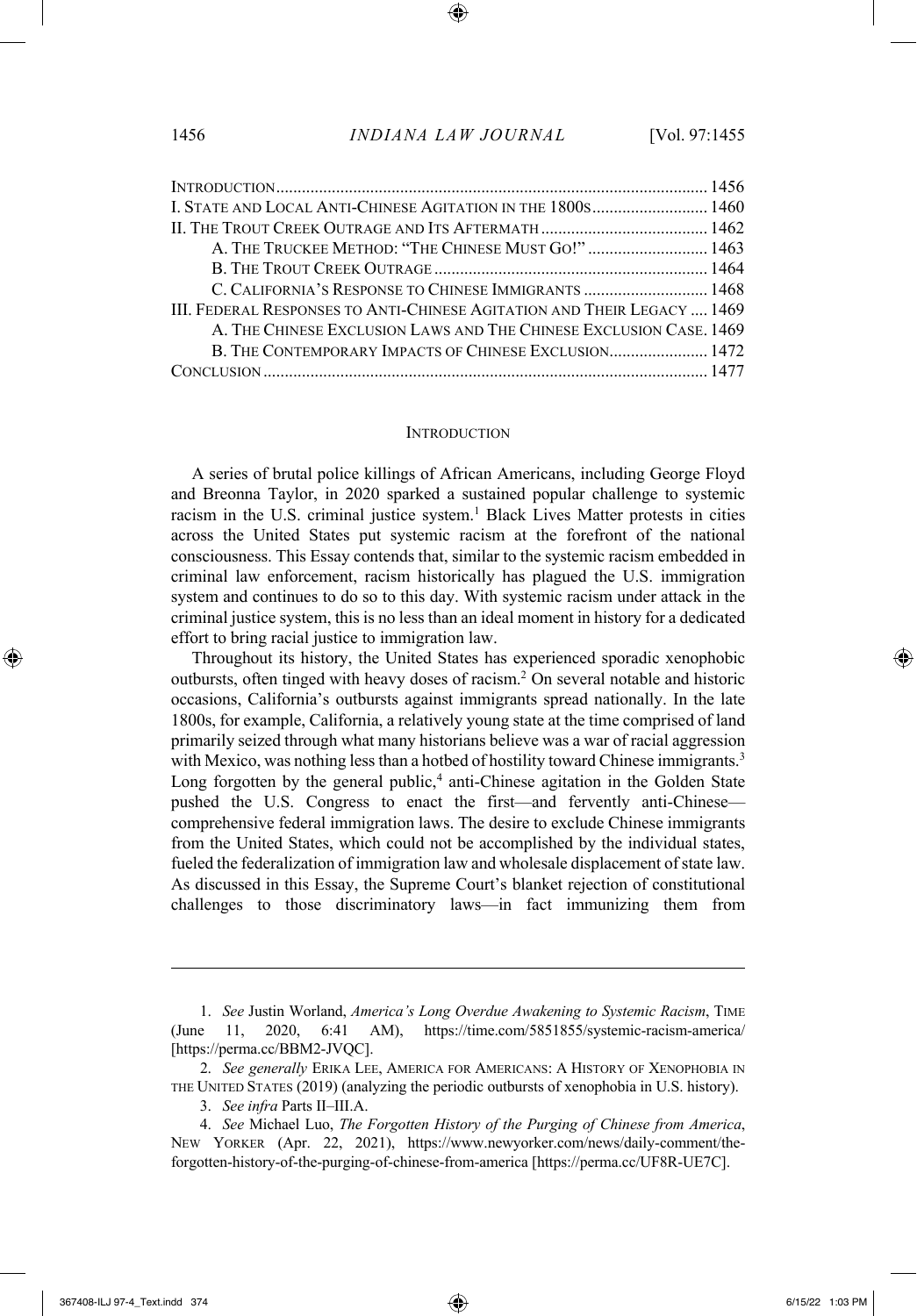constitutional review—laid the groundwork for the systemic racial injustice that thrives in today's immigration laws and their enforcement.

More than a century later, California again proved to be a national immigration trendsetter. Even though California today has declared itself to be a sanctuary state, $5$ ferocious anti-immigrant sentiment in the state reappeared long after the anti-Chinese activism of the late 1800s. After a campaign fueled by hostility toward people of Mexican ancestry, Californians in 1994 in a racially polarized vote overwhelmingly passed an undisputedly anti-immigrant initiative known as Proposition 187, an immigration milestone that, among other things, would have stripped undocumented immigrants of virtually any and all public benefits and kicked them out of the public schools.<sup>6</sup> Lopsided political support for the initiative among California voters convinced Congress to pass tough federal immigration and welfare reform legislation.7 Other states later responded to popular concerns with immigration from Mexico through laws building on Proposition 187.8

California's immigration experience thus has repeatedly influenced immigration developments at the national level. Surprisingly enough, the impacts of the Chinese exclusion laws, which resulted from powerful political support emanating from nineteenth century California, continue to reverberate in modern U.S. immigration law and enable systemic racism to flourish in the contemporary immigration system. This Essay specifically analyzes how anti-Chinese activism marred by murderous violence in a small California mountain town triggered a racial chain reaction culminating in a series of discriminatory immigration laws over more than a century.

Responding to sustained political demands from the West, Congress in 1882 passed the Chinese Exclusion Act,<sup>9</sup> the first comprehensive piece of federal immigration legislation. Federalizing immigration regulation, the Act displaced state laws seeking to regulate immigration. Moreover, universally—and rightfully—

6. A federal court held that federal immigration law preempted most of Proposition 187. *See* League of United Latin Am. Citizens v. Wilson, 997 F. Supp. 1244, 1261 (C.D. Cal. 1997). Similarly, courts struck down various state laws similar to Proposition 187 for unconstitutionally infringing on the federal power to regulate immigration. *See, e.g.*, Arizona v. United States, 567 U.S. 387 (2012) (invalidating core provisions of Arizona's controversial S.B. 1070); United States v. South Carolina, 720 F.3d 518 (4th Cir. 2013) (same for South Carolina immigration enforcement law); United States v. Alabama, 691 F.3d 1269 (11th Cir. 2012) (Alabama law); Ga. Latino All. Hum. Rts. v. Governor of Ga., 691 F.3d 1250 (11th Cir. 2012) (Georgia law).

7. *See* Peter J. Spiro, *Learning to Live with Immigration Federalism*, 29 CONN. L. REV. 1627, 1630–35 (1997) (acknowledging the national impacts of anti-Chinese political agitation in California during the Chinese exclusion era and, more recently, the groundswell of popular support in California for Proposition 187).

8. *See* Kevin R. Johnson, *Proposition 187 and Its Political Aftermath: Lessons for U.S. Immigration Politics After Trump*, 53 U.C. DAVIS L. REV. 1859, 1866–75 (2020).

<sup>5.</sup> *See* S.B. 54, 2017–2018 Reg. Sess., 2017 Cal. Stat. ch. 495; *see also* Rose Cuison Villazor, *Reflecting on California and Prop. 187: From the Anti-Immigrant State to the Sanctuary State*, 53 U.C. DAVIS L. REV. 2015, 2017–19 (2020) (reviewing California's transformation from a state that passed an anti-immigrant measure like Proposition 187 to a sanctuary state that, to the extent legally permissible, protectsimmigrant residents from federal immigration enforcement).

<sup>9.</sup> Chinese Exclusion Act, Pub. L. No. 47-126, 22 Stat. 58 (1882).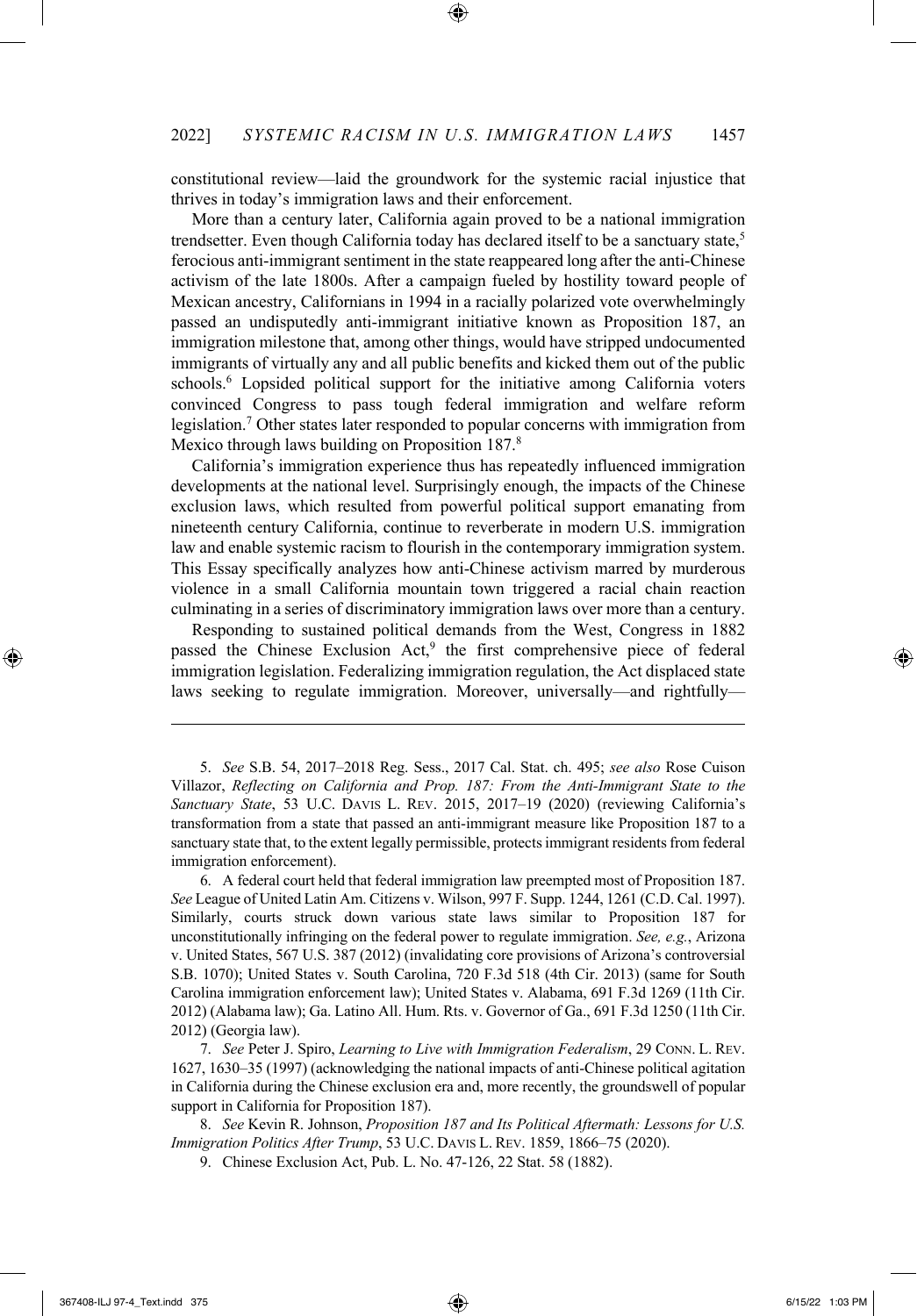condemned by contemporary scholars as a shameful piece of racist legislation, the Chinese Exclusion Act commenced a prolonged congressional effort to exclude Chinese and other Asian immigrants from the United States. Generations of discriminatory laws followed.

In upholding the Chinese Exclusion Act, the Supreme Court in 1889 took the extraordinary step of declaring that Congress possessed "plenary power" over immigration that courts could not disturb; by doing so, the Court in effect immunized the immigration laws from ordinary constitutional review. <sup>10</sup> Despite being more consistent legally with its pro-segregation contemporary, *Plessy v. Ferguson*  $(1896)^{11}$  than the modern civil rights icon *Brown v. Board of Education* (1954),<sup>12</sup> the Court has repeatedly failed to overrule *The Chinese Exclusion Case*. The Court instead has applied the decision, or cases following it, on many occasions through to the present.13 Absent the threat of judicial intervention, Congress later extended the ban on Chinese immigration to immigrants from all of Asia and severely restricted the immigration of other disfavored races and groups, including, but not limited to, the poor, disabled persons, political minorities, women, and gays and lesbians.<sup>14</sup> Despite its inconsistency with modern constitutional law, *The Chinese Exclusion Case* and its progeny continue to serve as an impervious shield to constitutional challenges to contemporary immigration laws and policies.

By consistently precluding meaningful constitutional review of the immigration laws, the Supreme Court enabled the concerted effort of the Trump administration to aggressively enforce the immigration laws with a zeal unlike any other modern presidency. Its "sweeping, high-profile immigration enforcement initiatives—along with its inflammatory anti-immigrant rhetoric—mark[ed] the ascendance of immigration restrictionism to the highest levels of the executive branch that is entirely without modern precedent."15 The controversial—some might describe it as heartless—policy of separating migrant Central American children from their parents exemplifies the frightening lengths that President Trump went in the name of

- 12. 347 U.S. 483 (1954).
- 13. *See infra* Part III.B.
- 14. *See infra* notes 96–98 and accompanying text (citing sources).

<sup>10.</sup> *See* Chae Chan Ping v. United States (*The Chinese Exclusion Case*), 130 U.S. 581 (1889); *see infra* Part III.A.

<sup>11.</sup> 163 U.S. 537 (1896).

<sup>15.</sup> Anil Kalhan, *Revisiting the 1996 Experiment in Comprehensive Immigration Severity in the Age of Trump*, 9 DREXEL L. REV. 261, 262 (2017).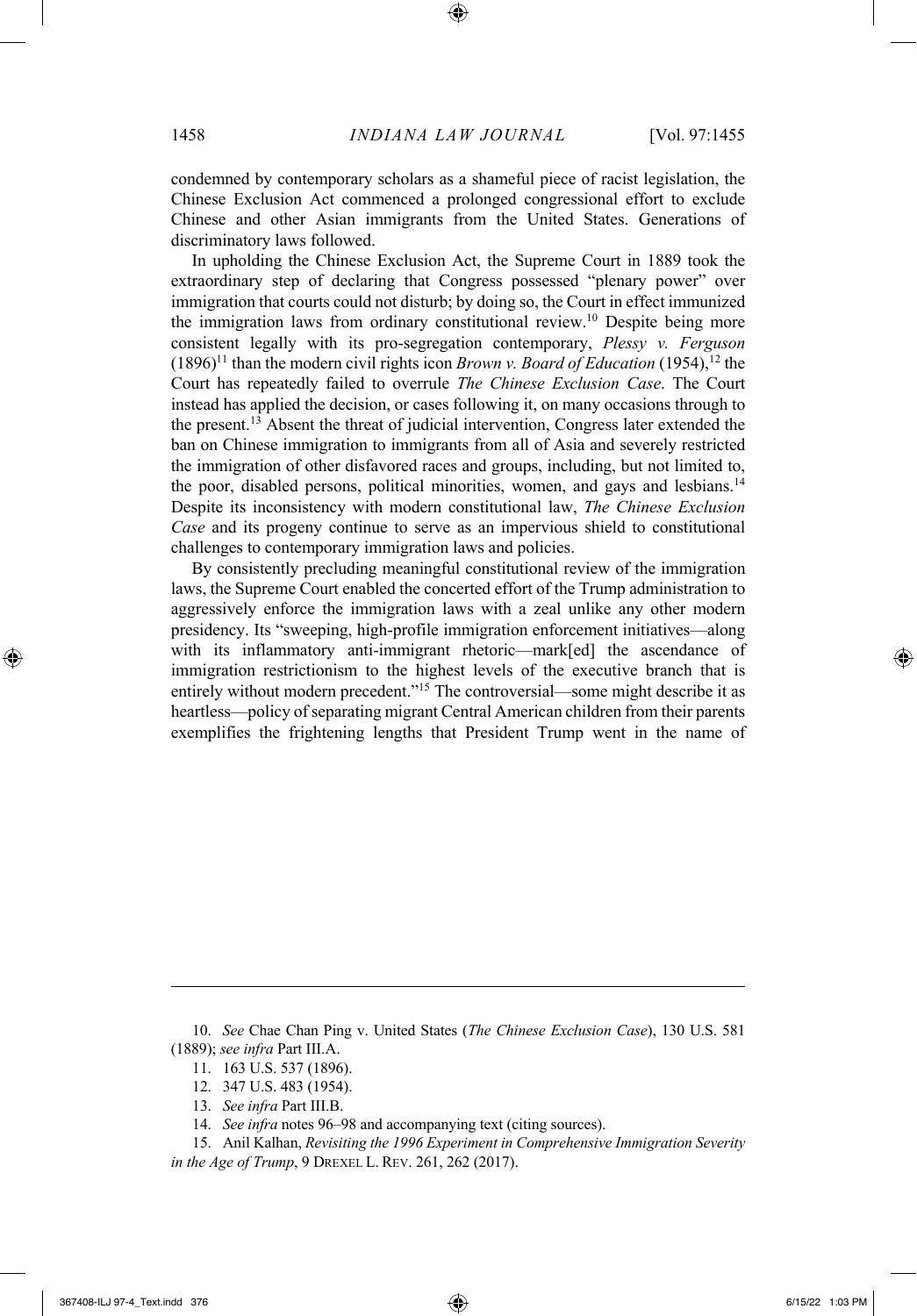enforcing the immigration laws.<sup>16</sup> Other examples abound, with some harsh measures continuing to remain in place after Trump left office.<sup>17</sup>

As the nation comes to grips with how the Trump administration punished immigrants in the dogged pursuit of a restrictionist immigration agenda as well as generally considers the eradication of systemic racial injustice in modern America, it is an especially appropriate moment to reconsider the modern constitutional immunity of the immigration laws, which today finds itself dramatically out of synch with contemporary constitutional law.

History reveals that the wholesale deference to Congress was the product of deplorable and widespread racism, along with deadly violence, against Chinese immigrants in the 1800s. A now-anomalous Supreme Court decision and its progeny have allowed generations of discriminatory immigration laws and policies to stand to the present day. Critical inquiry into the continuing efficacy of the plenary power doctrine is especially necessary and appropriate because the modern immigration laws built on the plenary power doctrine have systematic, and adverse, racial impacts. Those impacts were exacerbated as enforced by the Trump administration and its singular dedication to immigration restrictions and aggressive enforcement directed primarily at noncitizens of color.18

Part I of this Essay reviews the concerted political pressure at the state and local levels, especially in California, in the 1800s to banish Chinese immigrants through a web of laws, economic boycotts, and brutal violence that amounted to what today would be called an ethnic cleansing. Part II recounts a long-forgotten episode of murderous violence by white vigilantes against Chinese workers—known as the Trout Creek Outrage—in a small mountain town in California. Allowing that racist violence to go unpunished, an all-white jury acquitted a group of white defendants of murder and arson charges. Anti-Chinese agitation in that town had powerful state and national reverberations. Part III traces the legacy of state and local anti-Chinese violence and political agitation, including federal immigration legislation that effectively barred future Chinese immigration and ultimately immigration from all of Asia, to the United States. In upholding those laws, the Supreme Court created a stout legal foundation allowing unvarnished discrimination against Asian and other

16. *See* Carrie F. Cordero, Heidi Li Feldman & Chimène I. Keitner, *The Law Against Family Separation*, 51 COLUM. HUM. RTS. L. REV. 430, 435–36 (2020). *See generally* Mariela Olivares, *The Rise of Zero Tolerance and the Demise of Family*, 36 GA. ST. U.L. REV. 287 (2020) (reviewing the Trump administration's use of family separation as a tool of U.S. immigration enforcement). Long after the policy was rescinded, some migrant children separated from their parents had not been reunited with them because of deficient governmental record-keeping. *See* Priscilla Alvarez, *Parents of 368 Migrant Children Separated at Border Under Trump Have Still Not Been Found, Court Filing Says*, CNN (June 30, 2021, 6:58 PM), https://www.cnn.com/2021/06/30/politics/migrant-children-separatedborder-trump/index.html [https://perma.cc/3NW6-AQ8U].

17. *See infra* text accompanying notes 121–36 (reviewing the Trump administration's stringent immigration policy measures).

18. *See generally* Rose Cuison Villazor & Kevin R. Johnson, *The Trump Administration and the War on Immigration Diversity*, 54 WAKE FOREST L. REV. 575 (2019) (analyzing how the Trump administration's string of immigration initiatives disparately impacted noncitizens of color).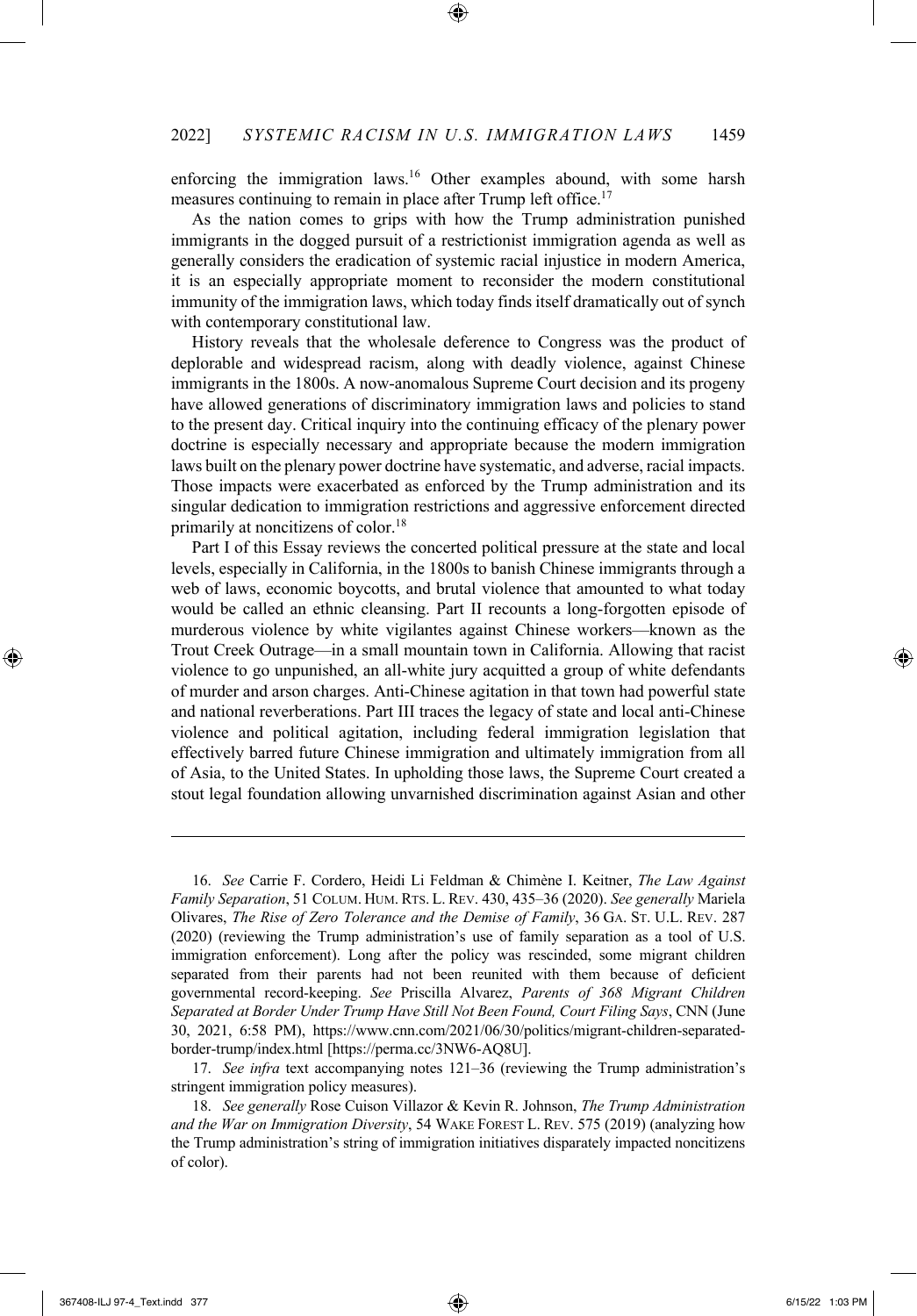disfavored immigrants to run rampant for more than a century. That foundation provided President Trump with a largely unencumbered path to pursue scores of punitive, discriminatory, and, to many Americans, terrifying and unacceptable immigration policies.

Forged in the era of Jim Crow when radically different racial sensibilities dominated the political and legal landscape than do today, the plenary power doctrine—even though occasionally narrowed, ignored, or otherwise avoided by the courts—continues in many cases to severely constrict the rights of immigrants and allows to stand unforgiving immigration policies, from the ban on Muslim immigration to the summary deportation of asylum seekers.<sup>19</sup> Forged in a time of unapologetic racism, that antiquated legal approach must be eliminated root and branch if one hopes to eradicate the systemic racism embedded in the modern immigration laws and policies, which mirror that resulting from the contemporary enforcement of the criminal laws.20 While the nation seeks to reckon with systemic racial injustice in criminal law enforcement and U.S. society generally, addressing the same exact evil in the U.S. immigration system is long overdue. To do so, the constitutional review of immigration law and policy must be completely untethered from its racist roots.

#### I. STATE AND LOCAL ANTI-CHINESE AGITATION IN THE 1800S

In the 1800s, the demand for labor to build the transcontinental railroad, combined with political and economic turmoil in China, brought significant numbers of Chinese immigrants to the United States.21 A much-lauded national achievement, completion of the railroad literally united the nation from the Atlantic to the Pacific Oceans.22 Unfortunately, after construction of the railroad and subsequent national

21. *See generally* GORDON H. CHANG, GHOSTS OF GOLD MOUNTAIN: THE EPIC STORY OF THE CHINESE WHO BUILT THE TRANSCONTINENTAL RAILROAD (2019)(reviewing the travails of Chinese immigrants who built the U.S. transcontinental railroad). Around the same general time period, Chinese miners, who came to the United States in numbers after the discovery of gold in California, also were the subject of antipathy, discriminatory laws, and, at times, violence. *See id.* at 69–70.

<sup>19.</sup> *See infra* text accompanying notes 121–26.

<sup>20.</sup> *See generally* MICHELLE ALEXANDER, THE NEW JIM CROW: MASS INCARCERATION IN THE AGE OF COLORBLINDNESS (10th anniversary ed. 2020) (analyzing the stark disparate impacts on African Americans of the contemporary criminal justice system in the United States). The comparison of the criminal justice and immigration systems is most appropriate in light of the fact that the modern federal removal machinery relies heavily on criminal removals. *See* Angélica Cházaro, *Challenging the "Criminal Alien" Paradigm*, 63 UCLA L. REV. 594 (2016). Racially disparate criminal law enforcement inexorably leads to racially disparate immigration enforcement. *See generally* Kevin R. Johnson, *Doubling Down on Racial Discrimination: The Racially Disparate Impacts of Crime-Based Removals*, 66 CASE W. RSRV. L. REV. 993 (2016) (analyzing disparate impacts of criminal removals on Latinx immigrants); Yolanda Vázquez, *Constructing Crimmigration: Latino Subordination in a "Post-Racial" World*, 76 OHIO ST. L.J. 599 (2015) (to the same effect).

<sup>22.</sup> *See generally* STEPHEN E. AMBROSE, NOTHING LIKE IT IN THE WORLD: THE MEN THAT BUILT THE TRANSCONTINENTAL RAILROAD 1863–1869 (2000) (chronicling the construction of the transcontinental railroad).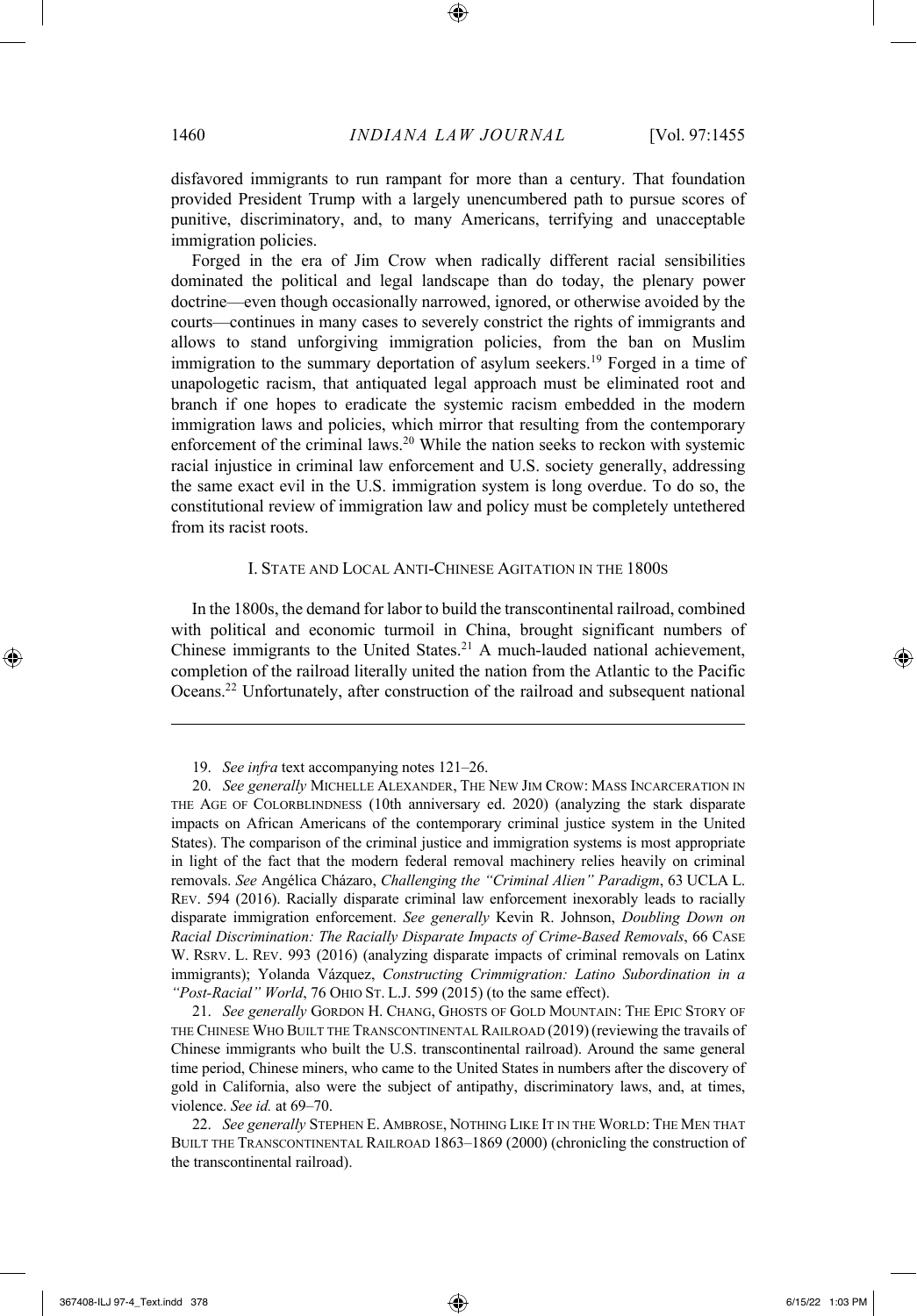economic turbulence, political agitation and horrific violence against the Chinese plagued the western part of the country.<sup>23</sup> As current events sadly attest, racial animus directed at Asian Americans survives to this day in the United States.<sup>24</sup>

Throughout the 1800s, Chinese immigrants settled in numbers in the American West. Employers valued the ready supply of relatively inexpensive and pliable labor. Blaming Chinese workers for driving down wages, white workers responded with robust political mobilization, widespread discrimination, and outright violence against the Chinese. In advocating punitive measures directed at immigrant workers, angry white workers and labor organizations demonized Chinese immigrants for working for inhuman, "coolie" wages.<sup>25</sup> As a result, sustained political agitation pushed for the banishment of the Chinese from the country.<sup>26</sup> The movement to remove Chinese immigrants from the United States represented part of a bitter and mean-spirited economic struggle, fomented by unbridled racism, which lasted for decades.

With a significant Chinese population, the State of California emerged as the epicenter of a potent anti-Chinese political movement.27 Led by Denis Kearney, a "demagogue of extraordinary power,"28 the Workingmen's Party, a labor organization, coined the uncompromising and unequivocal slogan "The Chinese must go!"29 In a widely publicized "manifesto," the Party elaborated on the economic and racial justifications for its goal of banishing the Chinese:

Before you and before the world we declare that the Chinaman must leave our shores. We declare that white men, and women, and boys, and girls, cannot live as the people of the great republic should and compete with the single Chinese coolie in the labor market. We declare that we cannot hope to drive the Chinaman away by working cheaper than he

A\_Rising\_Tide\_of\_Hate\_and\_Vi.pdf [https://perma.cc/A4R6-UA6V].

25. *See* ANDREW GYORY, CLOSING THE GATE: RACE, POLITICS, AND THE CHINESE EXCLUSION ACT 246 (1998).

26. *See generally* BETH LEW-WILLIAMS, THE CHINESE MUST GO: VIOLENCE, EXCLUSION, AND THE MAKING OF THE ALIEN IN AMERICA (2018) (analyzing the widespread discrimination and violence against Chinese immigrants in the United States in the 1800s).

27. *See generally* ELMER CLARENCE SANDMEYER, THE ANTI-CHINESE MOVEMENT IN CALIFORNIA (1991 ed.) (documenting the emergence of the powerful anti-Chinese movement in nineteenth century California). For insightful historical analysis of the emergence of white supremacy as a guiding principle for social organization in California and Texas, see TOMÁS ALMAGUER, RACIAL FAULT LINES: THE HISTORICAL ORIGINS OF WHITE SUPREMACY IN CALIFORNIA (1994); NEIL FOLEY, THE WHITE SCOURGE: MEXICANS, BLACKS, AND POOR WHITES IN TEXAS COTTON CULTURE (1999).

28. CHARLES J. MCCLAIN, IN SEARCH OF EQUALITY: THE CHINESE STRUGGLE AGAINST DISCRIMINATION IN NINETEENTH-CENTURY AMERICA 79 (1996).

29. *See generally* GYORY, *supra* note 25, at 37–109 (reviewing in detail the emergence of the powerful Workingmen's Party under Denis Kearney's leadership).

<sup>23.</sup> *See infra* Part II.B. (detailing an egregious example of anti-Chinese violence in the mountain town of Truckee, California).

<sup>24.</sup> *See, e.g.*, ASIAN AM. BAR ASS'N OF N.Y., A RISING TIDE OF HATE AND VIOLENCE AGAINST ASIAN AMERICANS IN NEW YORK DURING COVID-19: IMPACT, CAUSES, SOLUTIONS (2021), https://cdn.ymaws.com/www.aabany.org/resource/resmgr/press\_releases/2021/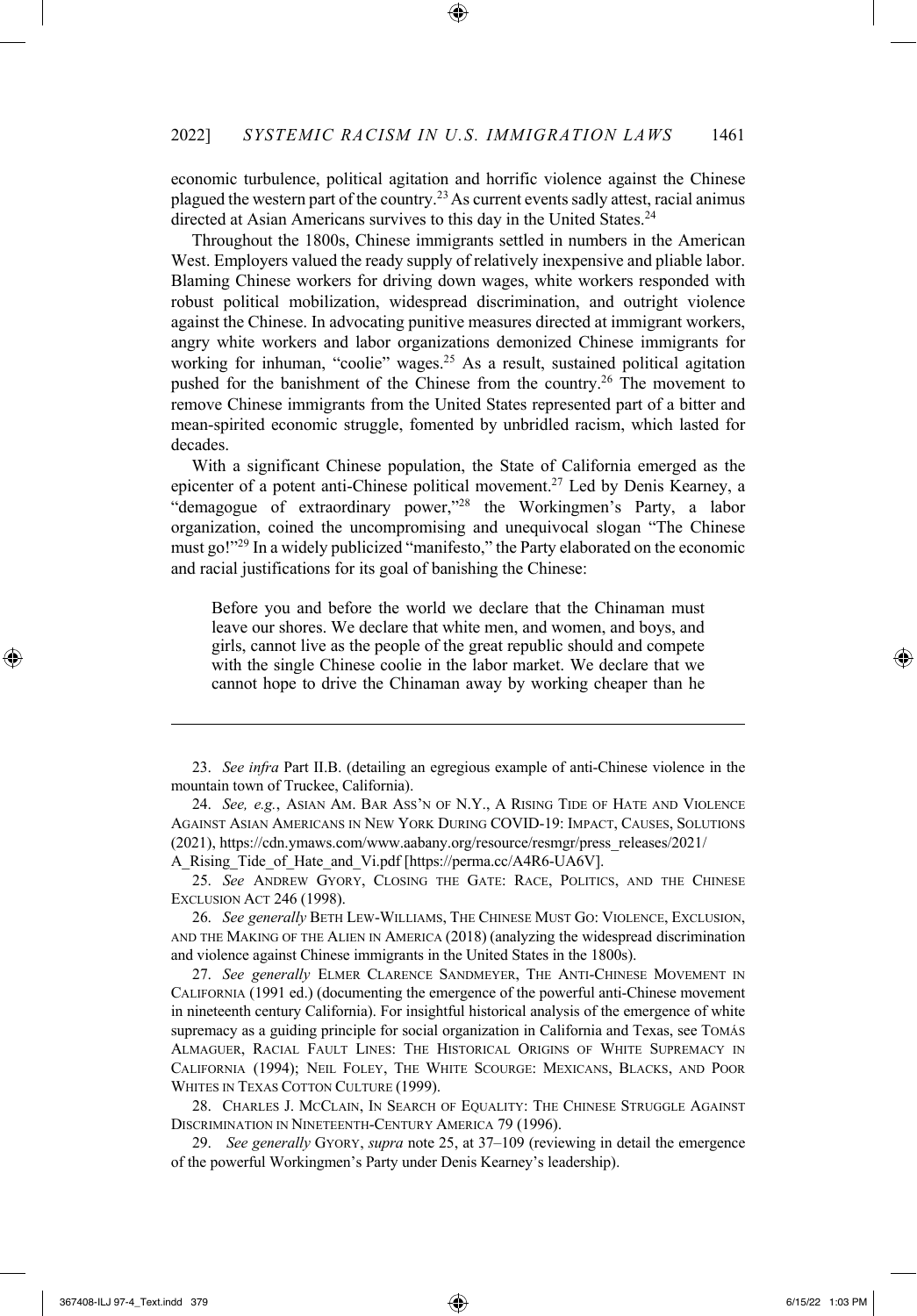does. None but an enemy would expect it of us; none but an idiot could hope for success; none but a degraded coward and slave would make the effort. *To be an American, death is preferable to life on a par with the Chinaman.*<sup>30</sup>

Besides economic concerns with Chinese labor, racial, cultural, language, religious, and other differences contributed to the popular hostility directed at Chinese immigrants. <sup>31</sup> Passionate anti-Chinese sentiment in the 1800s resulted in the proliferation of discriminatory state, and ultimately federal, laws. That, however, was far from the end of such laws, with anti-Asian sentiment, once unleashed, possessing extraordinary staying power. In the early twentieth century, for example, many western states passed laws restricting the ownership of real property by immigrants from Asia.32 Anti-Asian sentiment reflected in the so-called alien land laws later contributed to the groundswell of public support for the shameful internment of Japanese citizens and noncitizens during World War II.33

As the incendiary rhetoric and the continuing series of discriminatory laws suggest, powerful racial passions fueled the virulent anti-Chinese political movement. That activism proved incredibly effective. Racial hatred all too often resulted in the discriminatory—and frequently violent—treatment of Chinese immigrants. Part II considers one especially stark and troubling episode, which unfortunately typified the era and helps demonstrate the raw power of anti-Chinese animus.

#### II. THE TROUT CREEK OUTRAGE AND ITS AFTERMATH

Against a backdrop of anti-Chinese political agitation and widespread discrimination against the Chinese, the Trout Creek Outrage in 1876 exemplifies the

30*.* SANDMEYER, *supra* note 27, at 65 (quoting the Workingmen's Party manifesto) (emphasis added).

32. *See, e.g.*, Frick v. Webb, 263 U.S. 326 (1923) (upholding a California law prohibiting the ownership of real property by noncitizens "ineligible to citizenship," a bar that applied almost exclusively to immigrants from Asia who, as non-whites, were barred by the law at that time from naturalization). *See generally* IAN HANEY LÓPEZ, WHITE BY LAW: THE LEGAL CONSTRUCTION OF RACE (10th anniversary ed. 2006) (analyzing the application of the whiteness requirement for the naturalization of immigrants).

33. *See* Korematsu v. United States, 323 U.S. 214 (1944) (rejecting a constitutional challenge to the internment of persons of Japanese ancestry—citizens as well as noncitizens during World War II), *overruled by* Trump v. Hawaii, 138 S. Ct. 2392, 2423 (2018); Keith Aoki, *No Right to Own?: The Early Twentieth-Century "Alien Land Laws" as a Prelude to Internment*, 40 B.C. L. REV. 37, 56–57 (1998).

<sup>31.</sup> *See infra* text accompanying note 93 (discussing the Supreme Court decision upholding the Chinese Exclusion Act of 1882, which acknowledged the congressional determination that Chinese immigrants could not assimilate into U.S. society). Commentators have alleged at various times in U.S. history that immigrants fail to assimilate into mainstream American society. *See* Kevin R. Johnson, *"Melting Pot" or "Ring of Fire"?: Assimilation and the Mexican American Experience*, 85 CAL. L. REV. 1259, 1277–86 (1997) (analyzing the persistent claims that Mexican immigrants and U.S. citizens of Mexican ancestry, fail to assimilate into U.S. society).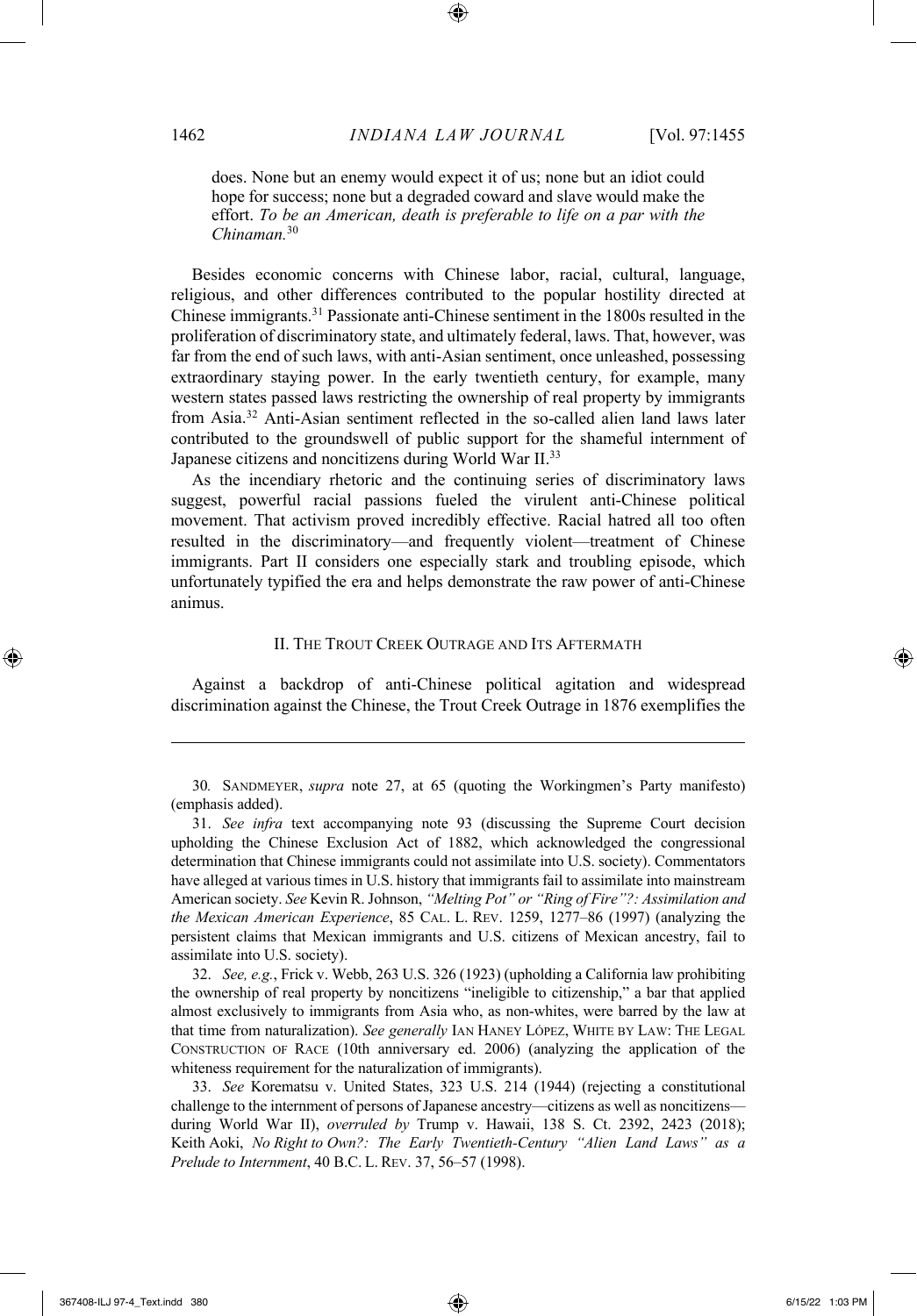lawless mob violence directed at Chinese immigrants in the American West.<sup>34</sup> It culminated in a spectacular town celebration of an all-white jury's acquittal of a group of white defendants who in the dead of night ambushed Chinese workers, killing one of them.<sup>35</sup> Widespread vigilante violence against the Chinese bore a striking resemblance to the savage campaign of terror, including public lynchings, waged against African Americans during Reconstruction and well into the twentieth century. 36

#### *A. The Truckee Method: "The Chinese Must Go!"*

To complete the transcontinental railroad through the rugged Sierra Nevada mountains, Chinese workers risked their lives drilling tunnels through rock in hazardous terrain. Political support in the small settlement of Truckee, California, near what is now known as Donner Summit, named after the famous party of doomed settlers,<sup>37</sup> and close to California's eastern border with Nevada, coalesced around what would become popularly known as the "Truckee method" for purging Chinese residents.38 Such purges occurred in many western towns in a "series of Chinese removals that were intentional and systematic [and] organized . . . by leading figures within each community."<sup>39</sup> The Truckee method, an early version of what later became popularly known as a policy of self-deportation advocated for by some contemporary political leaders and policy analysts, <sup>40</sup> called for an economic boycott of Chinese businesses and workers combined with violence against the Chinese community. The Truckee method amounts to a tool of what today might be characterized as an ethnic cleansing.

The Truckee method sought to vigorously encourage the Chinese to leave town or self-deport. Sporadic violence, up to and including race riots, was integral to the strategy of encouraging the flight of Chinese residents. Unfortunately, "[t]he history of anti-Chinese violence in Truckee is as old as the town itself."41

34. Guy Coates, *The Trout Creek Outrage*, TRUCKEE-DONNER HIST. SOC'Y, https://www.truckeehistory.org/the-trout-creek-outrage.html [https://perma.cc/EWZ8-CZTS] (providing a detailed account of the Trout Creek Outrage).

35. *See* JEAN PFAELZER, DRIVEN OUT: THE FORGOTTEN WAR AGAINST CHINESE AMERICANS 171–72 (2007).

36. *See* Calvin Cheung-Miaw & Roland Hsu, *Before the "Truckee Method": Race, Space, and Capital in Truckee's Chinese Community, 1870-1880*, 45 AMERASIA J., 68, 68 (2019).

37. *See generally* MICHAEL WALLIS, THE BEST LAND UNDER HEAVEN: THE DONNER PARTY IN THE AGE OF MANIFEST DESTINY (2017) (documenting the Donner Party's tragic cross-country journey to the West Coast).

38. *See* ADAM GOODMAN, THE DEPORTATION MACHINE: AMERICA'S LONG HISTORY OF EXPELLING IMMIGRANTS 14–20 (2020); PFAELZER,*supra* note 35, at 167–97.

39. Robert L. Tsai, *Racial Purges*, 118 MICH. L. REV. 1127, 1128 (2020) (book review essay).

40. *See, e.g.*, Lucy Madison, *Romney on Immigration: I'm for "Self-Deportation*,*"* CBS NEWS (Jan. 24, 2012, 12:44 AM), https://www.cbsnews.com/news/romney-on-immigrationim-for-self-deportation/ [https://perma.cc/UU99-WDN8]. *See generally* K-Sue Park, *Self-Deportation Nation*, 132 HARV. L. REV. 1878 (2019) (analyzing the history of policies in the United States encouraging self-deportation by immigrants).

41. Adam Goodman, *A Campaign of Forced Self-Deportation*, LAPHAM'S Q.: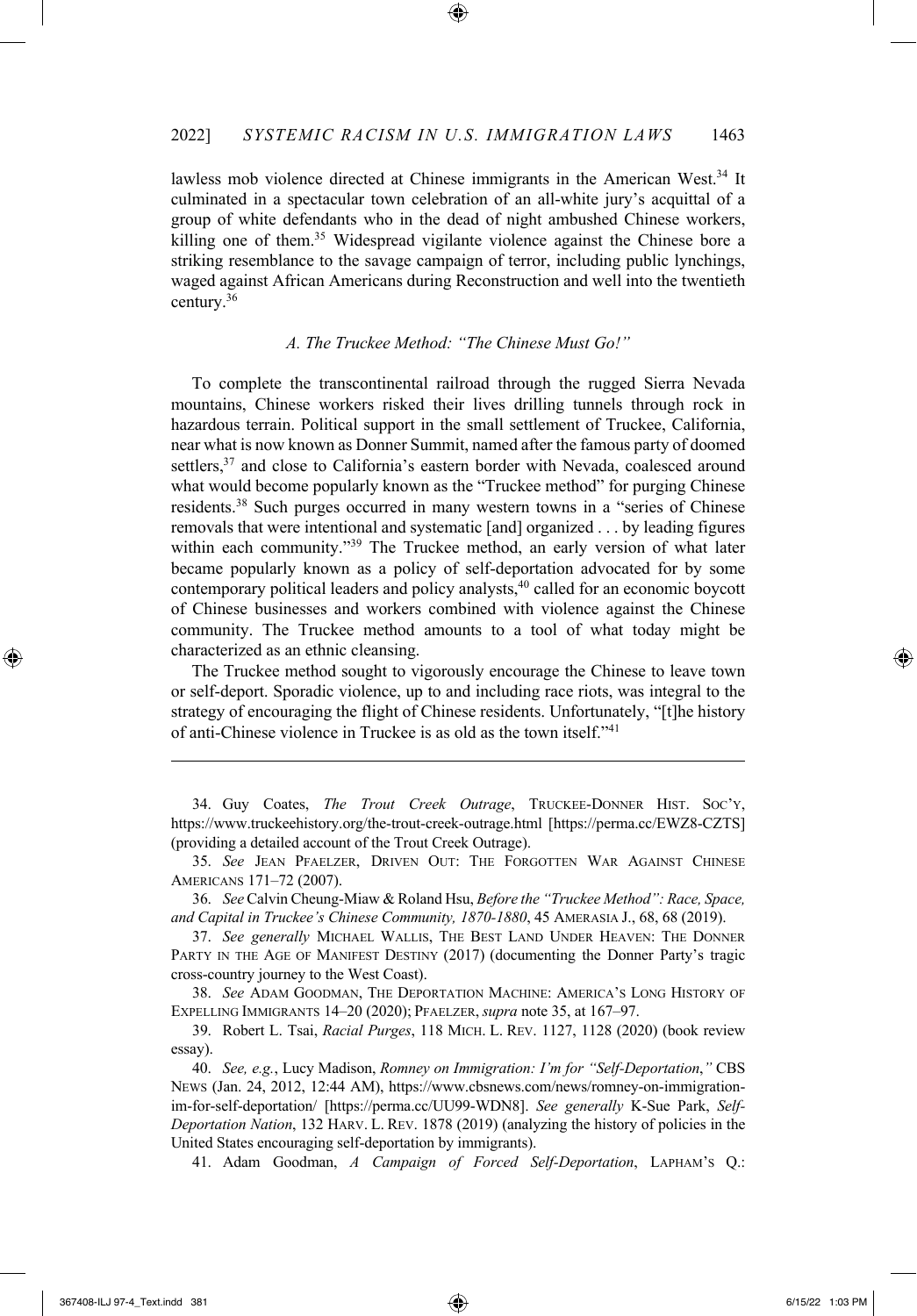#### *B. The Trout Creek Outrage*

One tragic episode exemplifies the racist violence—and the failure of the law to punish it—directed at Chinese immigrants in the small mountain town of Truckee, California. One summer night in 1876, a group of white men set fire to two cabins along Trout Creek in which Chinese workers lived. <sup>42</sup> As the workers fled for their lives, the white ambushers shot them, killing one Chinese man. Notably, one of the defendants tried for the violent rampage, Jack Reed, later served as Truckee's town constable, the equivalent of its sheriff.<sup>43</sup>

In the investigation that followed, Calvin McCullough and G.W. Getchell confessed to police to participating in planning the ambush of the Chinese workers. Getchell said that a group of men planned the attack at a meeting of the local chapter of the Caucasian League, a fervent anti-Chinese group. In pursuit of the Truckee method, the League organized efforts to discourage employers from hiring Chinese workers and to boycott Chinese businesses; it also organized violence against Chinese residents. <sup>44</sup> Caucasian League chapters in other California towns engaged in anti-Chinese violence like that perpetrated in Truckee. 45

A grand jury indicted seven men on murder and arson charges in the Trout Creek case.<sup>46</sup> The case attracted considerable press attention.<sup>47</sup> As one might expect given

ROUNDTABLE (July 1, 2020), https://www.laphamsquarterly.org/roundtable/campaign-forcedself-deportation [https://perma.cc/J6KN-PBJK].

42. The facts about the Trout Creek Outrage in the following two paragraphs of the text are drawn from *The Chinese Outrage at Truckee*, DAILY EVENING BULL. (S.F., Cal.) (Aug. 15, 1876), https://infoweb.newsbank.com/apps/readex/?p=EANX (search in search bar for "The Chinese Outrage at Truckee"; then follow "The Chinese Outrage at Truckee" hyperlink). Nevada County Superior Court (California) records stored at the Doris Foley Historical Research Library in Nevada City, California include a handwritten reference to the trial in the Trout Creek case. *See* District Court Orders (Nevada County Superior Court), vol. 6, pp. 505– 10 (1876) (on file with author). However, a review of the court records failed to uncover a trial transcript or other documents from the case. Information about the trial in this Essay therefore primarily comes from newspaper and other contemporary accounts.

43. *See* Mark McLaughlin, *Parting Shot for Truckee Lawman*, SIERRA SUN (Truckee, Cal.) (Sept. 2, 2014), https://www.sierrasun.com/news/local/parting-shot-for-truckeelawman/ [https://perma.cc/8J64-3CXA]; Guy Coates, *Gunfight in Truckee - the Reed Teeter Duel*, TRUCKEE-DONNER HIST. SOC'Y, https://www.truckeehistory.org/gunfight-in-truckee-- the-teeter-reed-duel.html [https://perma.cc/KD73-GMSF].

44. *See* SUCHENG CHAN, THIS BITTERSWEET SOIL: THE CHINESE IN CALIFORNIA AGRICULTURE, 1860-1910, at 370–72 (1989).

45. *See* Robert S. Chang, *Toward an Asian American Legal Scholarship: Critical Race Theory, Post-Structuralism, and Narrative Space*, 81 CALIF. L. REV. 1241, 1254 (1993) (discussing how a Caucasian League chapter organized mob violence against the Chinese in the northern California town of Chico).

46. *See Indicted for Murder*, SANTA BARBARA DAILY PRESS (Aug. 16, 1876), https://cdnc.ucr.edu/ [https://perma.cc/U6DC-P9GA] (search in search bar for "Trout Creek murder case"; then follow "Morning Press" hyperlink under "Publication"; then follow "THE EiETBEN WEB. A Servian Victory. [ARTICLE]" hyperlink).

47. *See The Trout Creek Murder Case: Witnesses Brought from Truckee on Attachment*, SACRAMENTO DAILY UNION (Sept. 28, 1876), https://cdnc.ucr.edu/ [https://perma.cc/U6DC-P9GA] (search in search bar for "'The Trout Creek Murder Case' special by telegraph to the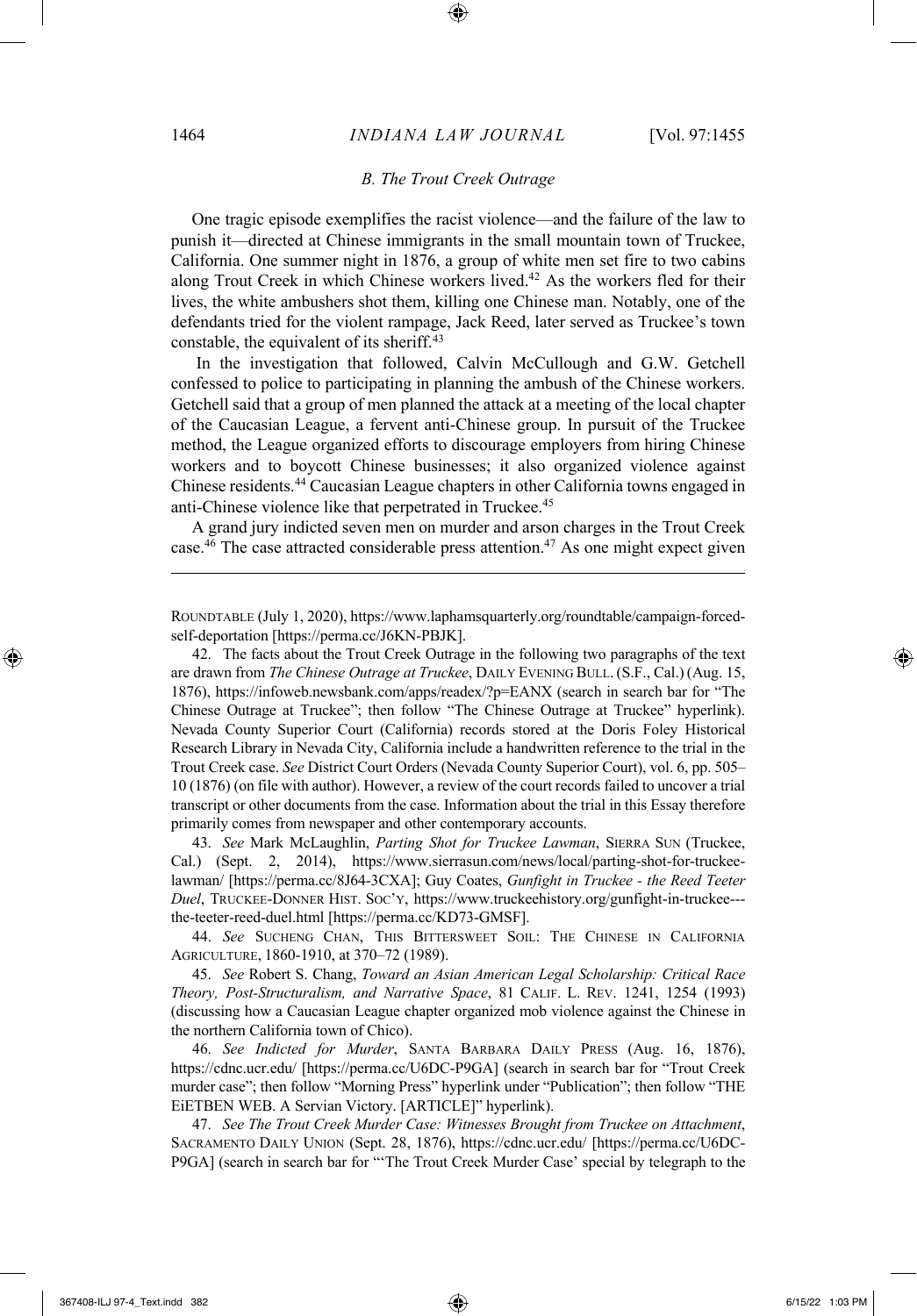the nature of the crime, the racial dimension to the violence featured prominently in the newspaper coverage. According to the *Sacramento Daily Union*, one of the white defendants was "a smooth-faced, beardless young man, about 28 years of age, with a good forehead, blue eyes, and a timid, frank look, that is very unlike your ideal murderer."48 In stark contrast, a San Francisco newspaper story on the Trout Creek case referred to "the vicious Chinese element,"49 a common opinion of Chinese immigrants in the day.

At trial, "[t]he vigilantes were represented by Truckee's most respected attorney and newspaperman, Charles McGlashan. . . . With the Trout Creek murder trial, he would establish his leadership in the anti-Chinese movement and launch his political career."<sup>50</sup> "[A] nativist who pioneered a new method of effecting mass expulsion through self-deportation,"51 McGlashan penned commentary entitled *The Cue Klux Klan* that was published in his newspaper in which he suggested that bounties be paid to people who cut off the ponytails of Chinese men, "as is the case with pelts of wolves, cayotes [sic] and like vermin."52 McGlashan later was elected to the California Assembly.53

The prosecution's case was open-and-shut. At trial, G.W. Getchell testified that he and the defendants volunteered at a Caucasian League meeting to "give the Chinamen a scare."54 After taking a gun from another member of the League, Getchell and the defendants went to Trout Creek, where they poured oil on two cabins and set them on fire. <sup>55</sup> When Ah Ping fled his burning cabin with an empty can to get water from the nearby creek to put out the fire, the defendants shot and killed him.56 According to a newspaper account, Ah Ping's body was riddled with forty-eight bullets.<sup>57</sup>

48. *The Trout Creek Murder Case: Attorney General Hamilton Appears for the People*, SACRAMENTO DAILY UNION (Sept. 27, 1876), https://cdnc.ucr.edu/ [https://perma.cc/U6DC-P9GA] (search in search bar for "Attorney General Hamilton Appears for the People."; then follow "THE TROUT CREEK MURDER CASE. [ARTICLE]" hyperlink).

49. *The Trout Creek Outrage*, DAILY EVENING BULL. (S.F., Cal.), Aug. 17, 1876), at 1, GALE PRIMARY SOURCES, Doc. No. GALEIGT3002377964.

50. PFAELZER, *supra* note 35, at 173.

51. GOODMAN, *supra* note 38, at 10.

52. *Id.* at 18.

53. See SUE FAWN CHUNG, CHINESE IN THE WOODS: LOGGING AND LUMBERING IN THE AMERICAN WEST 126 (2015).

54. *The Trout Creek Murder Case: Continuation of the Testimony*, SACRAMENTO DAILY UNION (Sept. 29, 1876), https://cdnc.ucr.edu/ [https://perma.cc/U6DC-P9GA] (search in the search bar for "The Trout Creek Murder Case: Continuation of the Testimony"; then follow "THE TROUT CREEK MURDER CASE. [ARTICLE]" hyperlink).

55. *See The Truckee Chinese Case: The Murder of Ah Ping*, *supra* note 47.

56. *See id.*

57. *See The Trout Creek Murder Case: Attorney General Hamilton Appears for the People*, *supra* note 48.

record"; then follow the second "THE TROUT CREEK MURDER CASE. [ARTICLE]" hyperlink); *The Truckee Chinese Case: The Murder of Ah Ping*, DAILY EVENING BULL. (S.F., Cal.) (Sept. 27, 1876), https://infoweb.newsbank.com/apps/readex/?p=EANX (search in search bar for "the Murder of Ah Ping"; then follow "The Truckee Chinese Case. the Murder of Ah Ping" hyperlink).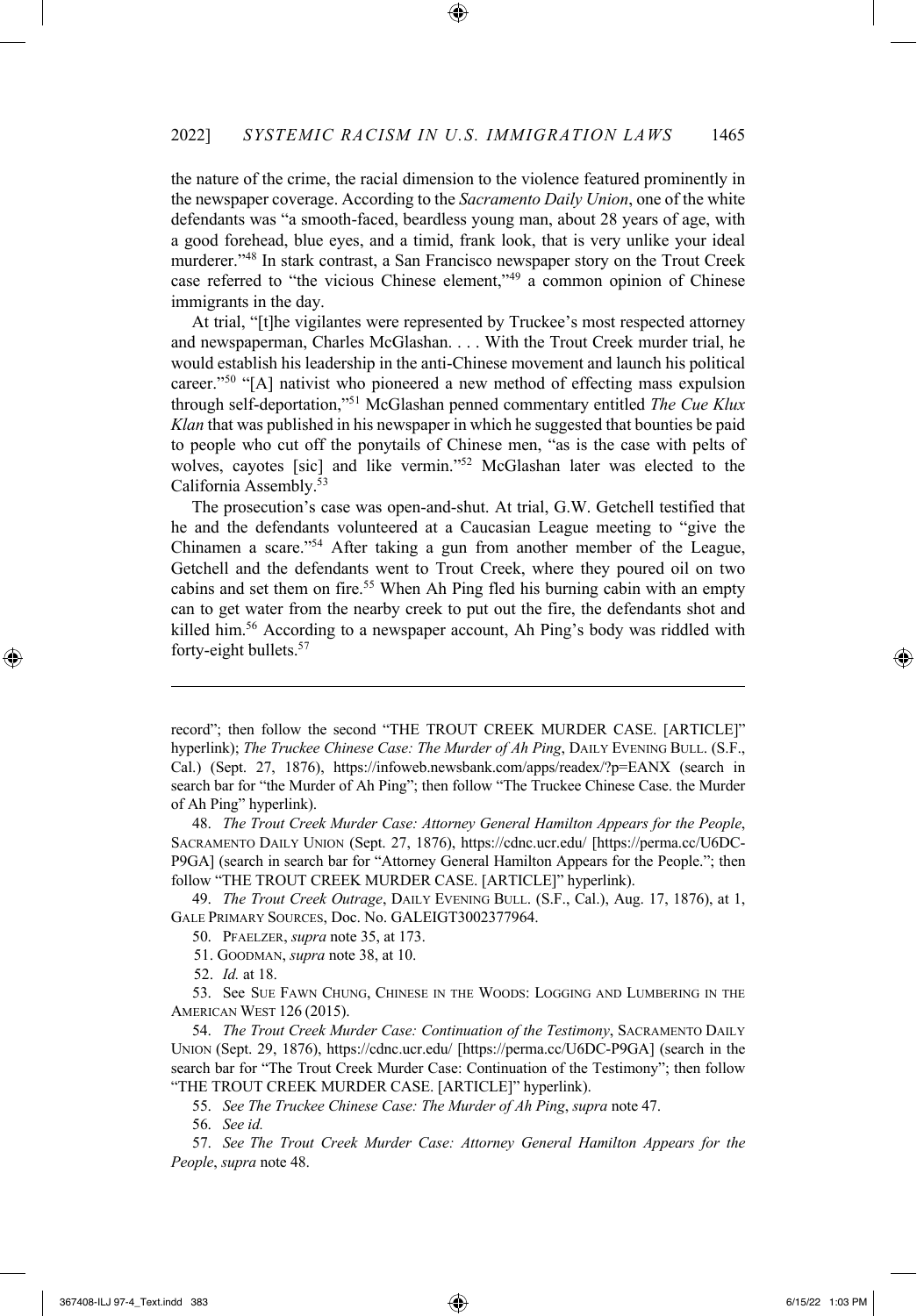One of the Chinese workers, Ah Fook, testified that he saw a man shoot Ah Ping.<sup>58</sup> Another, Ah Lang, showed the jury scars from gunshot wounds to his head, arms, legs, and body.59 Ah Joe testified that, as the fires burned, he heard "voices in the American language."60

Testifying for the defense, the president and vice president of the Truckee Caucasian League denied that the chapter had organized the attack on the Chinese workers. <sup>61</sup> To discredit Getchell, defense witnesses testified that he was drunk on the night of the ambush and that he later revealed a plan to profit from the arrests.<sup>62</sup> According to one witness, the other confessor, McCullough, also said in jail that the defendants "were innocent of murder; that it was a put up job by [a detective] to get Chinese money."63 Defense witnesses testified that a detective offered them five hundred dollars to corroborate the fabricated confessions of McCullough and Getchell.<sup>64</sup>

With lightning-like efficiency, "[t]he all-white jury took *just nine minutes to acquit*" the white defendants.<sup>65</sup> "Upon learning of the outcome, Truckee's white residents rejoiced, firing a cannon for each exonerated man."66 Popular in an era when juries acquitted whites accused of violently terrorizing African Americans through lynchings and other violence, jury nullification by the all-white jury carried the day.67

Newspapers questioned whether the jury had done justice in the Trout Creek case. The *Sacramento Daily Union* proclaimed that "[t]he people of Truckee cannot clear themselves of the responsibility so easily. If Chinamen had made a similar attack upon a white cabin, and killed a white man, we are inclined to think that there would have been far less trouble in" obtaining a murder conviction.<sup>68</sup>

58. *See The Trout Creek Murder Case: Witnesses Brought from Truckee on Attachment*, *supra* note 47*.*

59. *See The Trout Creek Murder Case: Continuation of the Testimony*, *supra* note 54.

61. *See The Trout Creek Murder Case: The Prosecution Rests––Evidence for the Defense*, SACRAMENTO DAILY UNION (Sept. 30, 1876), https://cdnc.ucr.edu/ [https://perma.cc/U6DC-P9GA] (search in the search bar for "The Trout Creek Murder Case 'The Prosecution Rests-Evidence for the Defense'"; then follow "THE TROUT CREEK MURDER CASE. [ARTICLE]" hyperlink).

62. *See id.*

63. *Latest Pacific Coast Dispatches*, DAILY EVENING BULL. (S.F., Cal.), Oct. 2, 1876, at 1, GALE PRIMARY SOURCES, Doc. No. GALEIGT3000348917.

64. *See id.*

65. GOODMAN, *supra* note 38, at 15 (emphasis added).

66. *Id.*

67. *See* Alan W. Scheflin, *Jury Nullification: The Right to Say No*, 45 S. CAL. L. REV. 168, 212 (1972) ("The numerous occasions in the South in which white juries acquit white defendants of crimes against Blacks attest to [jury nullification's] power in a very dramatic way.").

68. *The Trout Creek Murder Case*, SACRAMENTO DAILY UNION (Oct. 6, 1876), https://cdnc.ucr.edu/ [https://perma.cc/U6DC-P9GA] (search in search bar for "public opinion sanctions the verdict"; then follow "THE TROUT CREEK MURDER CASE. [ARTICLE]" hyperlink).

<sup>60.</sup> *Id.*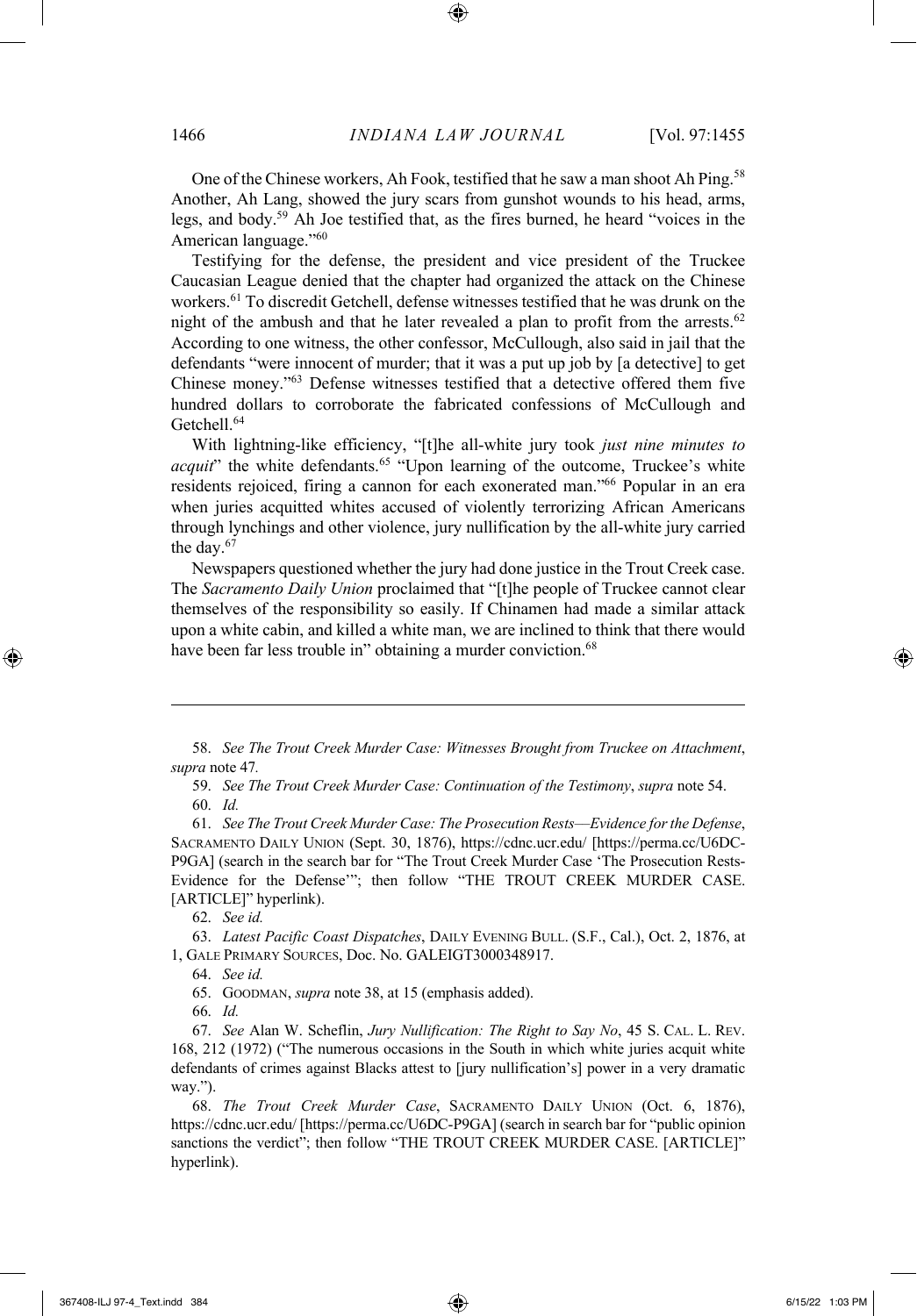Truckee's efforts to drive the Chinese out of town had immediate impacts on neighboring communities:

In nearby Truckee, vigilantes had successfully driven out hundreds of Chinese, and refugees were pouring into Nevada City. "Will our citizens do some of this agitating," queried the editors of [a Nevada City newspaper], "or do they want Nevada City to become a harbor of refuge for all the Mongolians who will not be tolerated in other towns of the coast?" The answer came in the form of rallies, boycotts, and harassment. Violence begot more violence.<sup>69</sup>

As recounted above, the Trout Creek Outrage did not end the bloodthirsty violence against Truckee's Chinese community. For example, the Caucasian League in 1878 organized a violent rampage of about 500 white citizens, destroying houses and businesses in the Chinatown section of Truckee. $70$ 

In a time when white mob violence against African Americans occurred with frightening regularity in the United States, $71$  white mob violence directed at the Chinese occurred frequently in Western towns.72 The ambush at Trout Creek unfortunately typified the violence in the West engaged in by white citizens against Chinese residents. "In October 1880, an armed mob of up to three thousand attacked the Denver Chinese community . . . . The rioters, aiming to expel all Chinese from the city, burned residences, looted, and beat Chinese men and women, killing one."73 Accepted as normal and permissible at that time in U.S. history, violence against people of color with town leaders' participation and support was frequently not subject to legal sanction.

Dedicated pursuit of the Truckee method resulted in the desired exodus of Chinese residents from town. While the 1870 Census showed that Chinese persons comprised nearly one-quarter (402 of 1655) of all persons in Meadow Lake (the unincorporated area that now constitutes the city of Truckee), $74$  Asian Americans today comprise little more than one percent of its population.<sup>75</sup> Now a bustling tourist destination

72. *See, e.g.*, ISAAC H. BROMLEY, THE CHINESE MASSACRE AT ROCK SPRINGS, WYOMING TERRITORY, SEPTEMBER 2, 1885 (2018); SCOTT ZESCH, THE CHINATOWN WAR: CHINESE LOS ANGELES AND THE MASSACRE OF 1871 (2012); R. Gregory Nokes, *"A Most Daring Outrage": Murders at Chinese Massacre Cove, 1887*, 107 OR. HIST. Q. 326 (2006); *see also* Ethan Blue, *From Lynch Mobs to the Deportation State*, 2017 L., CULTURE & HUMANS. 1 (analyzing the relationship between the violence directed at Chinese immigrants in the late 1800s and the emergence of the modern U.S. immigration removal system).

<sup>69.</sup> LEW-WILLIAMS, *supra* note 26, at 129.

<sup>70.</sup> *See* Cheung-Miaw & Hsu, *supra* note 36, at 78.

<sup>71.</sup> *See generally* AFRICAN AMERICAN LIFE IN THE POST-EMANCIPATION SOUTH, 1861- 1900: BLACK FREEDOM/WHITE VIOLENCE, 1865-1900 (Donald G. Nieman ed., 1994) (reviewing post-Civil War violence by whites against African Americans in the United States).

<sup>73.</sup> CHANG,*supra* note 21, at 231.

<sup>74.</sup> U.S. CENSUS OFFICE 1870, TABLE III. POPULATION TO CIVIL DIVISIONS LESS THAN COUNTIES 91, https://www2.census.gov/library/publications/decennial/ 1870/population/1870a-12.pdf [https://perma.cc/SFQ3-29CP].

<sup>75.</sup> *See Quick Facts: Truckee Town, California*, U.S. CENSUS BUREAU, https://www.census.gov/quickfacts/truckeetowncalifornia [https://perma.cc/LUU7-F268].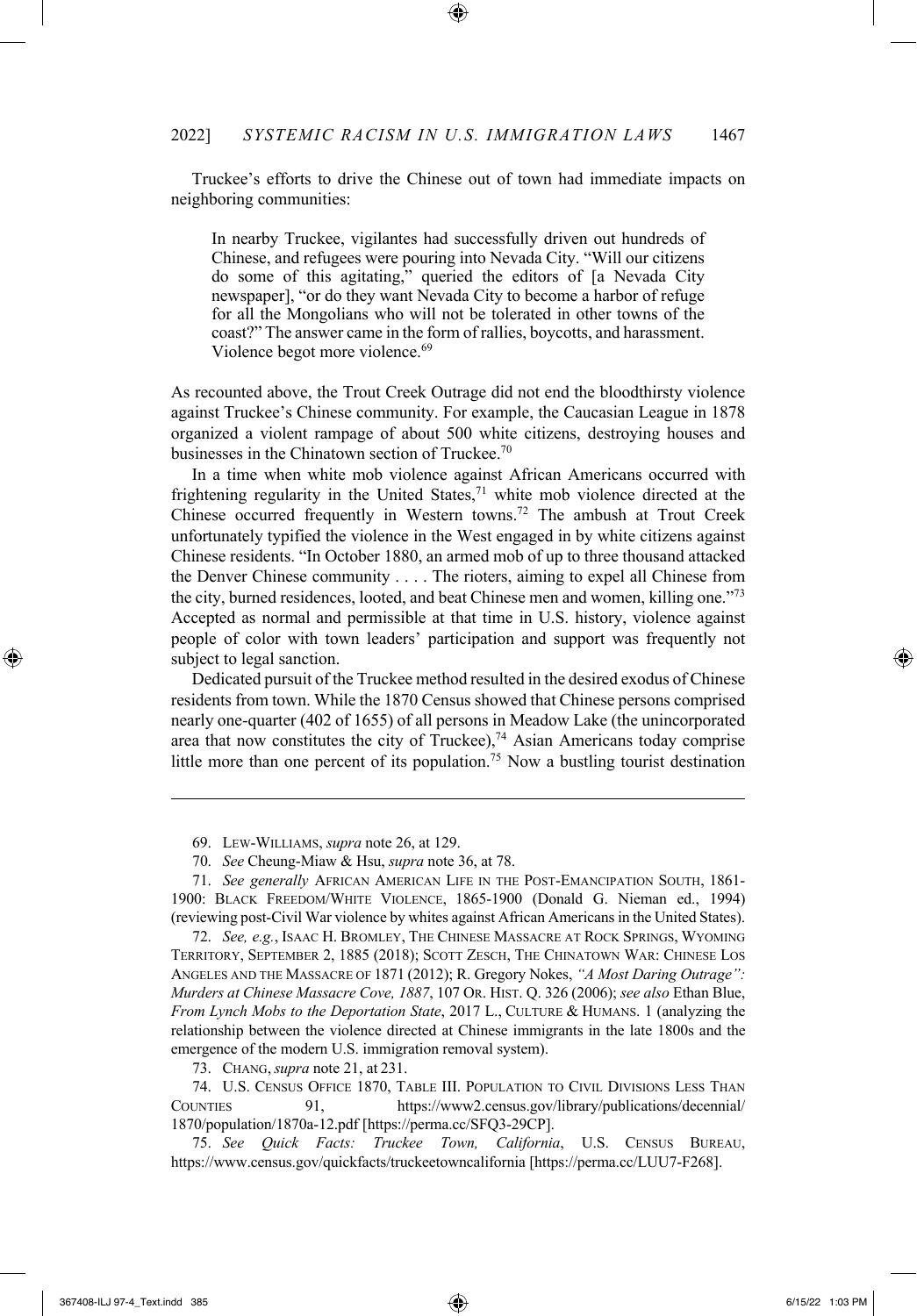surrounded by ski resorts and golf courses, Truckee is virtually devoid of any remnant of its rich Chinese history.76 The Trout Creek Outrage is a long-forgotten part of the town's bitter racial legacy.

#### *C. California's Response to Chinese Immigrants*

Brutal incidents like the Trout Creek Outrage had a lasting impact on state and national politics. Anti-Chinese political agitation in California cities successfully pressured the state government to pass laws that discriminated against the Chinese. "Both the California legislature and the California courts became leaders in government attempts to exclude and discriminate against the Chinese. California's legal oppression of the Chinese culminated in the state constitutional convention of 1878, the express purpose of which was to write anti-Chinese provisions into the [state] constitution."77 California's new constitution "denied Chinese the right to vote, prohibited their employment by private corporations, and purported to prohibit 'Asiatic coolieism' as a form of human slavery."78

The California Constitution's assault on the rights of the Chinese failed to end the political campaign against them. Racial animus directed at the Chinese continued unabated. In fact, anti-Chinese political agitation continued at full steam in California:

In the September 3, 1879 general election, the voters in California were asked to vote on [a] plebiscite on the continuance or prohibition of Chinese immigration. The election was a landslide. *Only 883 (0.54%) ballots were cast in favor of continued Chinese immigration and 154,638 (95.8%) against*. . . . [T]he verdict was clear: in overwhelming numbers the voters in California voted to send a message that they were opposed to future Chinese immigration.79

Attesting to the strength and durability of the animus against Chinese immigrants, anti-Chinese political agitation continued for years after Congress passed discriminatory immigration legislation in 1882.<sup>80</sup> In 1886, a statewide anti-Chinese convention endorsed the Truckee method to spur Chinese residents to leave the state, if not more accurately, flee for their lives.<sup>81</sup> Part III discusses how and why anti-Chinese sentiment led to a potent national response to Chinese immigration, which,

<sup>76.</sup> *See Did You Know … Truckee's Chinese Population Was Run out of Town?*, SIERRA SUN (Truckee, Cal.) (Aug. 2, 2007), https://www.sierrasun.com/opinion/did-you-knowtruckees-chinese-population-was-run-out-of-town/ [https://perma.cc/Q86F-9BBW].

<sup>77.</sup> Angela P. Harris, *Equality Trouble: Sameness and Difference in Twentieth-Century Race Law*, 88 CALIF. L. REV. 1923, 1944 (2000) (footnote omitted).

<sup>78.</sup> Sarah H. Cleveland, *Powers Inherent in Sovereignty: Indians, Aliens, Territories, and the Nineteenth Century Origins of Plenary Power over Foreign Affairs*, 81 TEX. L. REV. 1, 114 (2002).

<sup>79.</sup> Charles P. Reichmann, *Anti-Chinese Racism at Berkeley: The Case for Renaming Boalt Hall*, 25 ASIAN AM. L.J. 5, 16 (2018) (emphasis added) (footnote omitted).

<sup>80.</sup> *See infra* Part III.

<sup>81.</sup> *See* PFAELZER, *supra* note 35, at 192.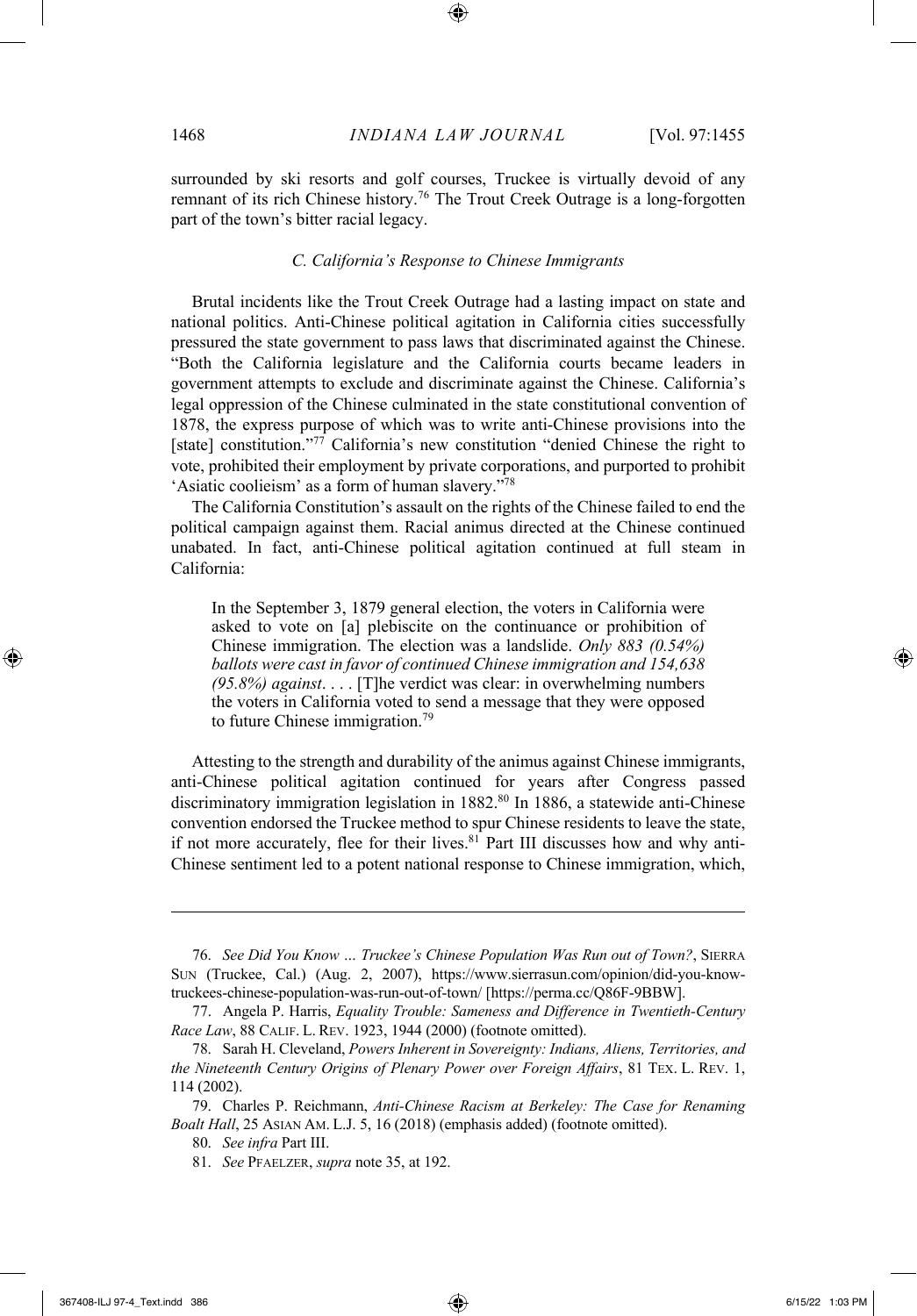due to the Supreme Court's approach to upholding the law, would have impacts on generations of immigrants.

#### III. FEDERAL RESPONSES TO ANTI-CHINESE AGITATION AND THEIR LEGACY

Political pressures and violence against the Chinese in the West had powerful reverberations on the national political landscape. This Part considers how the aggressive anti-Chinese movement in California culminated in the passage of the first comprehensive—and unabashedly racist—federal immigration law. In upholding that law, the Supreme Court decided *The Chinese Exclusion Case* in a manner that has had monumental impacts on immigrants of color, and other unpopular noncitizens, in the development of the U.S. immigration laws. That milestone law also marked the beginning of the comprehensive federal regulation of immigration, which remains firmly in place to the present day. Federal legislation accomplished anti-Chinese goals in ways the states' immigration regulation never could.

#### *A. The Chinese Exclusion Laws and The Chinese Exclusion Case*

As we have seen, anti-Chinese political agitation dominated Western politics in the late 1800s. In the West, where many Chinese immigrants settled, political pressures to end Chinese immigration initially spurred state legislatures to act.<sup>82</sup> Such pressures ultimately led to action at the federal level. State and local political attacks on Chinese immigrants culminated in the enactment of the first comprehensive federal law regulating immigration to the United States.

The Chinese Exclusion Act of 1882<sup>83</sup> "mark[ed] the beginning of a period of more than eight decades (1882-1965) in which the immigration policy of the United States was officially racist."<sup>84</sup> With the nation torn apart by the Civil War, competing political forces vied for the loyalties of the young state of California, in which animosity toward the Chinese flourished.85 Seized through a racially-charged war with Mexico, the fledgling state was a product of racial tensions.<sup>86</sup>

Support from the Golden State proved pivotal to congressional enactment of the Chinese Exclusion Act.87 As the California legislature admitted more than a century later, "pervasive anti-Chinese sentiments . . . in California and the American West" prevailed during the late nineteenth century, with "California lobb[ying] Congress for years to strictly prohibit immigration from China, and in 1882, [the state] was successful in convincing Congress to enact the Chinese Exclusion Act."<sup>88</sup>

<sup>82.</sup> *See supra* Parts I–II.

<sup>83.</sup> Pub. L. No. 47-126, 22 Stat. 58 (1882).

<sup>84.</sup> Roger Daniels, *Foreword* to SANDMEYER,*supra* note 27, at 3.

<sup>85.</sup> *See* GYORY,*supra* note 25, at 7–8.

<sup>86.</sup> *See generally* ALMAGUER, *supra* note 27 (analyzing racial tensions in California and the evolution of white supremacy as a guiding principle for social organization in the state).

<sup>87.</sup> *See* Harris, *supra* note 77, at 1944–46.

<sup>88.</sup> S.J. Res. 23, 2013–2014 Leg., Reg. Sess. (Cal. 2014), https://leginfo.legislature.ca.gov/faces/billTextClient.xhtml?bill\_id=201320140SJR23 [https://perma.cc/B2NW-WERA].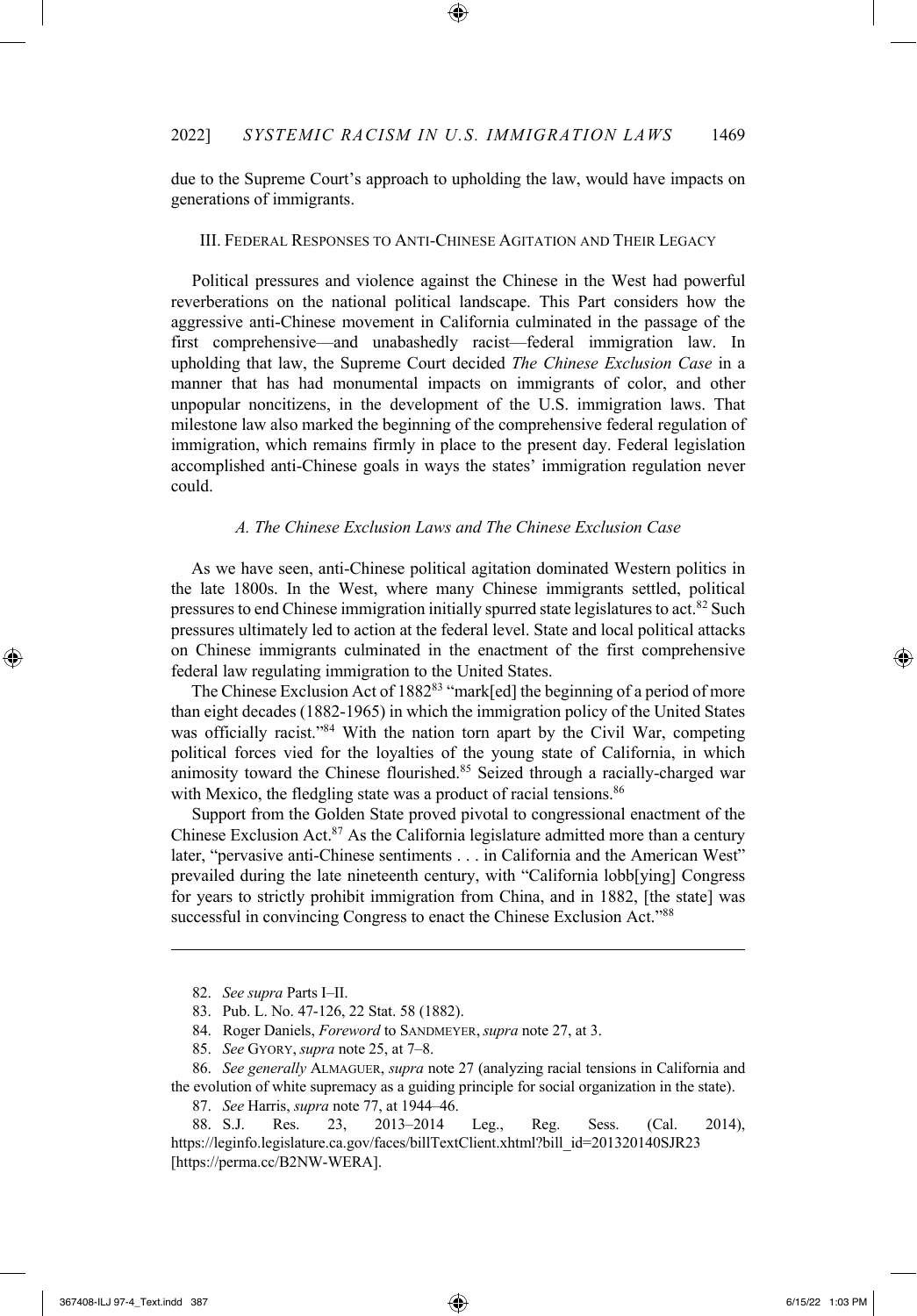One might wonder why national legislation was necessary to address parochial regional concerns with Chinese immigrants. Put differently, Chinese immigrants had not settled in, and thus were not a political issue in much of the United States. The answer is relatively straightforward. As the law evolved, a federal approach to immigration proved necessary to accomplish the strident and persistent anti-Chinese goals of the western states. Throughout the 1800s, the Supreme Court repeatedly invalidated efforts by the states to severely restrict, if not end outright, the immigration of Chinese and other disfavored groups into their jurisdictions. <sup>89</sup> Rather than recognizing that the Chinese possessed any legal rights, the Court held that the federal government, not the states, possessed the exclusive power to regulate immigration to the United States. Federal primacy over the admission to, and removal of immigrants from, the United States continues through to this day.<sup>90</sup> With state regulation of immigration barred, federal action proved necessary to restrict Chinese immigration. Put simply, racial goals popular in the West thus could only be realized through federal legislation. Unfortunately for the Chinese, "the . . . federal immigration laws . . . were far more discriminatory than anything the states could have passed."91 Moreover, national in scope and uniform in application, federal law had much more far-reaching impacts than the laws of any one state.<sup>92</sup>

With the passage of the Chinese Exclusion Act of 1882, Congress began a sustained process dedicated to ending immigration to the United States from China, and later from all of Asia. The Supreme Court facilitated such efforts in extraordinary fashion. In *Chae Chan Ping v. United States*(The Chinese Exclusion Case), the Court in 1889 held that, if Congress "considers the presence of foreigners of a different race in this country, who will not assimilate with us, to be dangerous to its peace and security, . . . . *its determination is conclusive upon the judiciary*."93 The Court thus gave birth to what is now known as the plenary power doctrine, with Congress and the Executive Branch possessing complete and absolute authority—denominated plenary power—over immigration.

89. *See, e.g.*, Chy Lung v. Freeman, 92 U.S. 275 (1876) (invalidating on constitutional grounds a California law that required noncitizens entering the state to post bonds). *See generally* Gerald L. Neuman, *The Lost Century of American Immigration Law (1776-1875)*, 93 COLUM. L. REV. 1833 (1993) (analyzing the history of efforts by the states to regulate immigration before Congress passed comprehensive federal immigration legislation).

90. *See* Arizona v. United States, 567 U.S. 387, 394 (2012) ("The Government of the United States has broad, undoubted power over the subject of immigration and the status of aliens.") (citation omitted). In light of federal power over immigration, the Supreme Court struck down most of Arizona's controversial state immigration enforcement law for intruding on the federal power to regulate immigration. *See id.* at 400–10; *see also supra* note 6 and accompanying text (referring to courts striking down, on federal preemption grounds, modern state laws attempting to regulate immigration).

91. Kerry Abrams, *Polygamy, Prostitution, and the Federalization of Immigration Law*, 105 COLUM. L. REV. 641, 705 (2005); *see* ARIELA J. GROSS, WHAT BLOOD WON'T TELL: A HISTORY OF RACE ON TRIAL IN AMERICA 211–52 (2008).

92. More than a century later, the Trump administration directed a remarkably similar set of policies primarily at Latinx noncitizens. *See generally* Kevin R. Johnson, *Trump's Latinx Repatriation*, 66 UCLA L. REV. 1444 (2019) (analyzing the Trump administration's systematic removal of Latinx noncitizens).

93. 130 U.S. 581, 606 (1889) (emphasis added).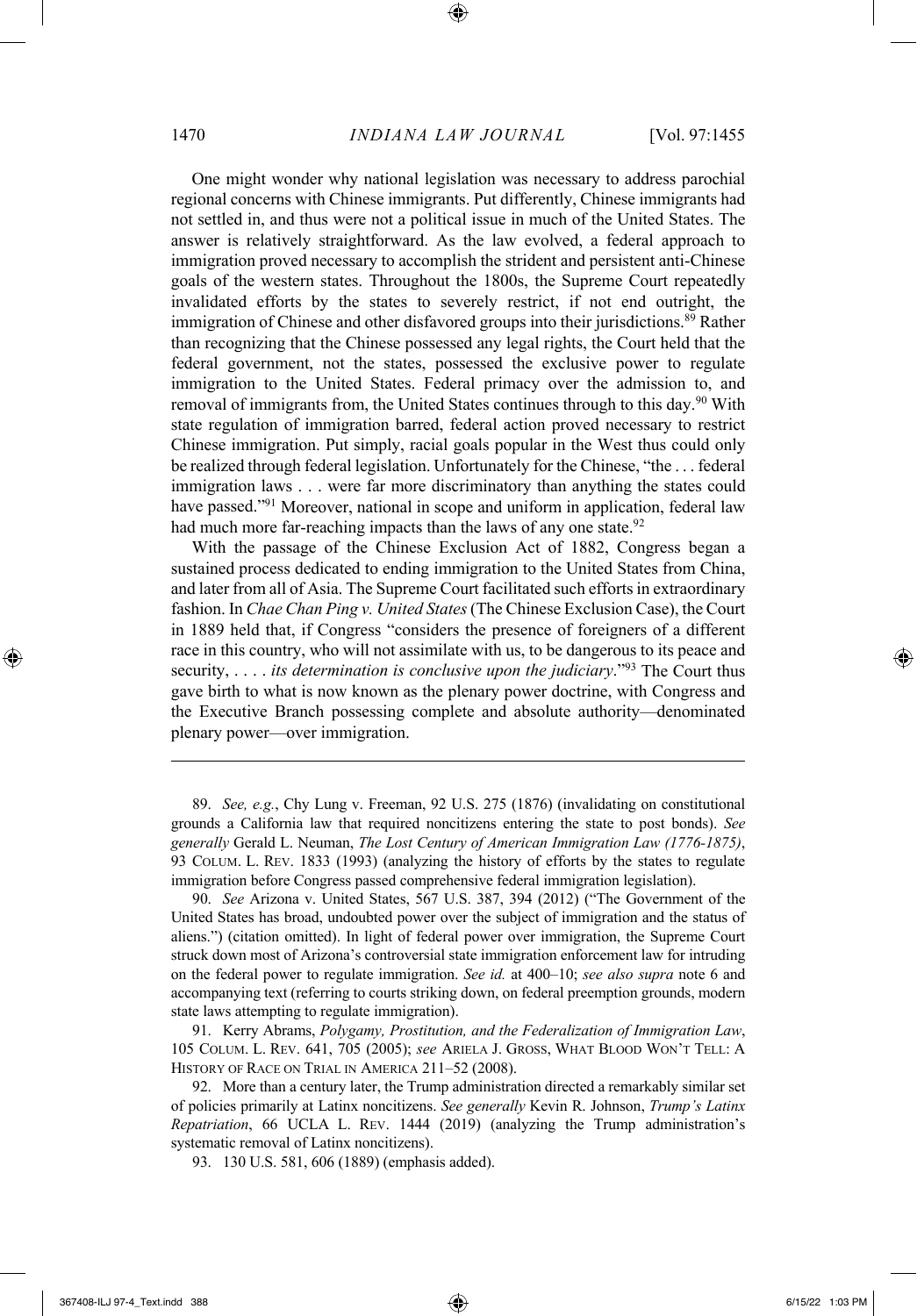Notably, Chinese-Americans in the 1800s refused to allow discrimination against them to go unchallenged. With immigrants constituting a discrete, insular, and disenfranchised minority, one would expect them to regularly lose in the political process.94 They undoubtedly did. However, with financial support from Chinese business interests, the Chinese community responded in an organized fashion, resorting to the courts to fervently resist discrimination through challenges to discriminatory immigration and other laws.95 As exemplified by *The Chinese Exclusion Case*, resistance through the courts proved futile in most instances. Although modern constitutional law would seem to require careful review of laws disadvantaging immigrants in light of the fact that they are discrete and insular minorities, the plenary power doctrine absolutely barred *any* judicial review of the immigration laws and continues to do so today.

While Chinese immigrants were the initial targets of the first comprehensive U.S. immigration laws, subsequent laws targeted other disfavored groups. In the wake of *The Chinese Exclusion Case*, Congress passed laws restricting immigration to the United States not just from China but from all of Asia.<sup>96</sup> Building on Asian exclusion, Congressin 1924 enacted a law creating a national origins quotas system that favored the immigration of whites from northern Europe while discriminating against southern and eastern Europeans, who were believed at the time to constitute inferior races of people.<sup>97</sup> The national origins quotas system remained in place until 1965, when the civil rights movement and changing racial sensibilities moved Congress to eliminate the blatant and indefensible racial discrimination in the immigration laws.<sup>98</sup> Thus, the political process, not the courts, ended express Asian exclusion and did away with the national origins quotas system.

The Supreme Court in *The Chinese Exclusion Case* abandoned any judicial role in checking racial discrimination in the U.S. immigration laws and allowed to stand

96. *See* Kevin R. Johnson, *Race, the Immigration Laws, and Domestic Race Relations: A "Magic Mirror" into the Heart of Darkness*, 73 IND. L.J. 1111, 1123–27 (1998).

97. *See* Immigration Act of 1924, Pub. L. No. 68-139, 43 Stat. 153 (1924). *See generally* JOHN HIGHAM, STRANGERS IN THE LAND: PATTERNS OF AMERICAN NATIVISM, 1860-1925 (rev. ed. 2002) (analyzing the powerful influence of anti-immigrant sentiment on congressional enactment of the Immigration Act of 1924).

98. *See* Immigration and Nationality Act of 1965, Pub. L. No. 89-236, 79 Stat. 911 (1965); *see also* Gabriel J. Chin, *The Civil Rights Revolution Comes to Immigration Law: A New Look at the Immigration and Nationality Act of 1965*, 75 N.C. L. REV. 273 (1996) (analyzing critically the impacts of the 1965 Act on the increase of immigration from Asia to the United States). *See generally* THE IMMIGRATION AND NATIONALITY ACT OF 1965: LEGISLATING A NEW AMERICA (Gabriel J. Chin & Rose Cuison Villazor eds., 2015) (offering various perspectives on the Immigration Act of 1965).

<sup>94.</sup> *See* United States v. Carolene Prods. Co., 304 U.S. 144, 152–53 n.4 (1938) ("[P]rejudice against discrete and insular minorities may be a special condition, which tends seriously to curtail the operation of those political processes ordinarily to be relied upon to protect minorities, and which may call for a correspondingly more searching judicial inquiry.").

<sup>95.</sup> *See, e.g.*, Yick Wo v. Hopkins, 118 U.S. 356 (1886) (invalidating the selective enforcement of a San Francisco ordinance against Chinese laundries). *See generally*MCCLAIN, *supra* note 28 (chronicling the organized resistance of the Chinese community to discrimination in the 1800s).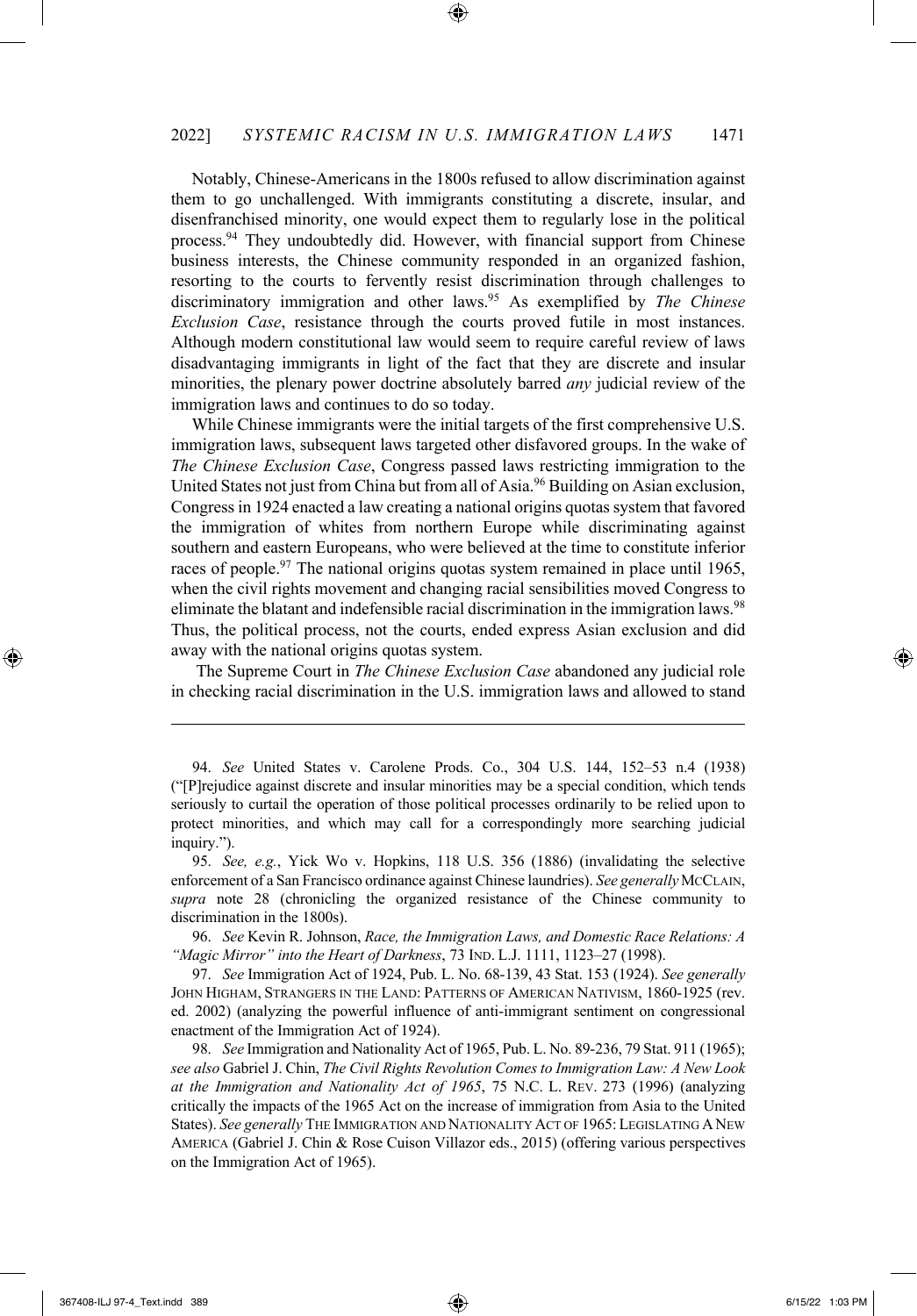an unabashedly anti-Chinese immigration law. The lack of constitutional review mandated by the decision, with Congress having what the Court characterized as plenary power over immigration, in turn, enabled Congress to exercise such power to pass generations of discriminatory immigration laws to attack the Chinese, Asians, and other unpopular immigrants of the day.<sup>99</sup> That immunity predictably resulted in devastating impacts on generations of noncitizens.

Today, racial discrimination continues to thrive in the U.S. immigration laws, although now, consistent with modern civil rights sensibilities, it is largely accomplished through color-blind and race-neutral means.100 Nonetheless, discriminatory impacts abound in the administration and enforcement of those laws. For example, the vast majority of noncitizens removed from the United States today are Latinx, even though the laws do not specifically target them.101 In addition, annual per country ceilings on immigration from any single nation, exclusionary rules for admission, and race-based enforcement result in discriminatory immigration outcomes. The Chinese exclusion laws thus became the Latinx exclusion laws.

Through *The Chinese Exclusion Case* and its progeny, the Supreme Court created nothing less than an absolute immunity from constitutional constraints in the U.S. government's treatment of immigrants of color. That immunity allowed Congress and the executive branch to act on the nation's worst instincts, which is precisely what happened for the next century. Despite the fact that *The Chinese Exclusion Case*  upheld an undisputedly racist law, the Supreme Court has never overruled the decision.102 Consequently, the decision's pernicious impacts on noncitizens of color and other disfavored groups continue to this day.

#### *B. The Contemporary Impacts of Chinese Exclusion*

*The Chinese Exclusion Case* established the foundation for the immigration exceptionalism that continues to insulate the U.S. immigration laws and policies from constitutional review.<sup>103</sup> However, "[t]here are . . . well-documented cracks in the plenary power doctrine. . . . The Supreme Court continues to dance around the .

102. *See* Gabriel J. Chin, *Segregation's Last Stronghold: Race Discrimination and the Constitutional Law of Immigration*, 46 UCLA L. REV. 1 (1998).

<sup>99.</sup> *See generally* LUCY E. SALYER, LAWS HARSH AS TIGERS: CHINESE IMMIGRANTS AND THE SHAPING OF MODERN IMMIGRATION LAW (1995) (analyzing the impact of the Chinese exclusion laws, and the Supreme Court's upholding of them, on the evolution of U.S. immigration law and its enforcement).

<sup>100.</sup> *See generally* Kevin R. Johnson, *A Case Study of Color-Blindness: The Racially Disparate Impacts of Arizona's S.B. 1070 and the Failure of Comprehensive Immigration Reform*, 2 U.C. IRVINE L. REV. 313 (2012) (analyzing the disparate racial impacts on Latinx persons of the passage of state immigration enforcement laws and the failure to pass federal immigration reform).

<sup>101.</sup> *See* Johnson, *supra* note 92, at 1470.

<sup>103.</sup> *See* David S. Rubenstein & Pratheepan Gulasekaram, *Immigration Exceptionalism*, 111 NW. U. L. REV. 583 (2017); Hiroshi Motomura, *Federalism, International Human Rights, and Immigration Exceptionalism*, 70 U. COLO. L. REV. 1361 (1999); Rachel E. Rosenbloom, *The Citizenship Line: Rethinking Immigration Exceptionalism*, 54 B.C. L. REV. 1965, 1981– 89 (2013).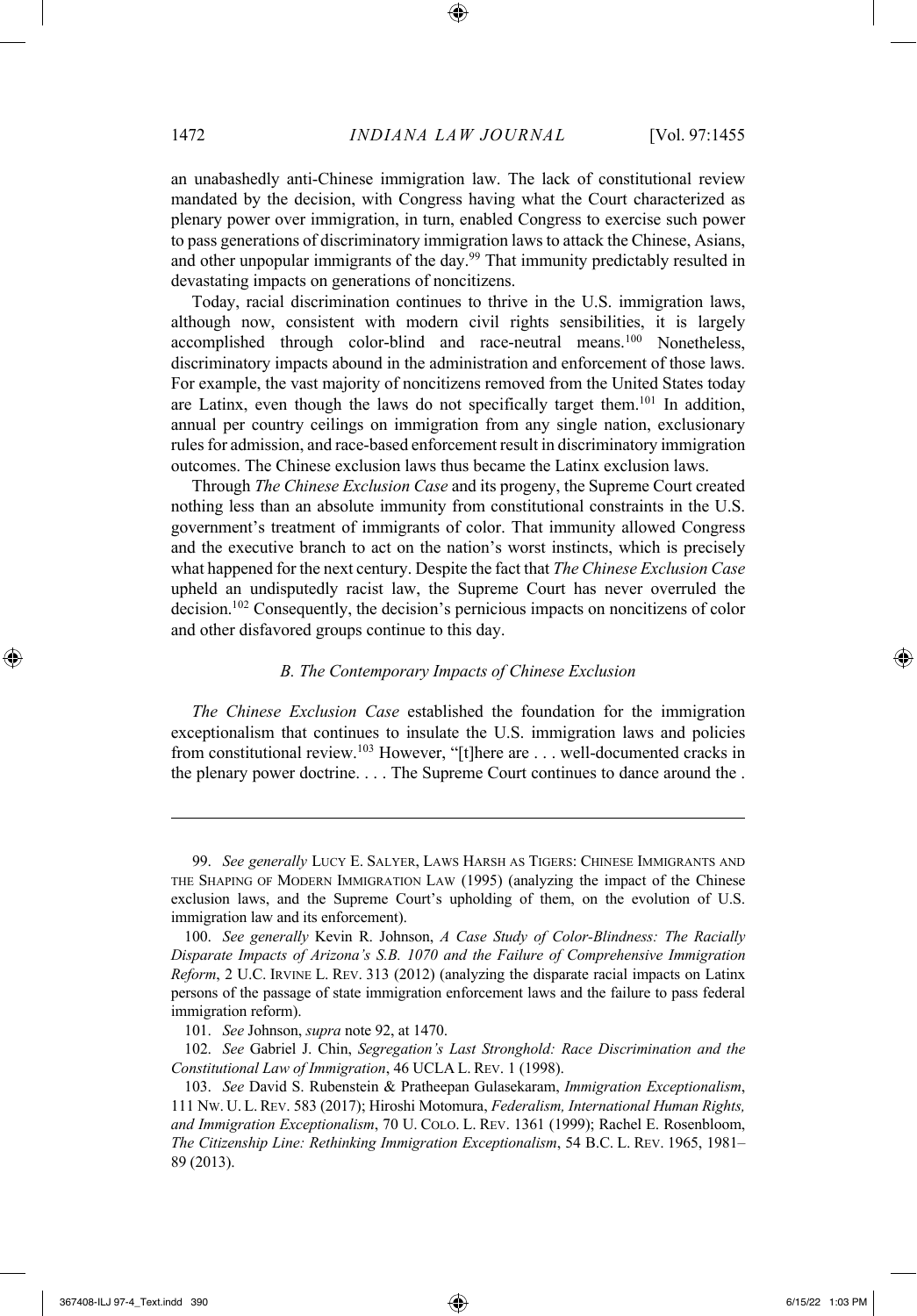. . doctrine in some cases, but also gives it influence at other times."104 Specifically, the Court in some instances has inched toward limited constitutional review of the immigration laws and policies,<sup>105</sup> sometimes creatively evaded the plenary power doctrine and its unforgiving results,106 and occasionally invalidated provisions of the immigration laws without even mentioning the doctrine.<sup>107</sup> The tension between the plenary power doctrine and modern constitutional law has directly contributed to the inconsistency of the Court's approach to constitutional review of the immigration laws and policies.

Nonetheless, with no review as the starting point of the analysis, courts today often engage in grudging constitutional review of immigration law and policy.108 Even though "deportation may result in the loss 'of all that makes life worth living,'"109 more limited judicial review than that seen generally in the law is the norm in removal and other immigration matters. Similarly, a variant of the plenary power doctrine generally precludes any judicial review of visa denials by State Department consular officers, which can have dramatic impacts on noncitizens seeking to come to the United States and, for example, rejoin their families or accept employment.<sup>110</sup> In contrast, when a law or policy implicates the rights of U.S.

104. Jill E. Family, *Threats to the Future of the Immigration Class Action*, 27 WASH. U. J.L. & POL'Y 71, 100 (2008) (footnotes omitted).

105. *See, e.g.*, Trump v. Hawaii, 138 S. Ct. 2392 (2018) (engaging in extremely limited constitutional review and upholding the travel ban); *infra* text accompanying notes 124–26 (discussing *Trump v. Hawaii*); Kleindienst v. Mandel, 408 U.S. 753 (1972) (applying a narrow standard of judicial review of the denial of a visa application and upholding the visa denial).

106. *See, e.g.*, Zadvydas v. Davis, 533 U.S. 678, 696 (2001) (refusing to apply the plenary power doctrine to preclude judicial review of a challenge to an immigrant's indefinite detention because to do so would raise "serious" constitutional questions); Rosenberg v. Fleuti, 374 U.S. 449 (1963) (interpreting the immigration statute to avoid deciding whether the exclusion of homosexual immigrants from the United States was constitutional). *See generally* Hiroshi Motomura, *The Curious Evolution of Immigration Law: Procedural Surrogates for Substantive Constitutional Rights*, 92 COLUM. L. REV. 1625 (1992) (analyzing how the Supreme Court has employed due process norms to effectively afford substantive constitutional protections to immigrants); Hiroshi Motomura, *Immigration Law After a Century of Plenary Power: Phantom Constitutional Norms and Statutory Interpretation*, 100 YALE L.J. 545 (1990) (showing how the courts have used "phantom norms" to interpret the immigration laws and avoid the application of the plenary power doctrine).

107. *See infra* text accompanying notes 130–34 (discussing examples).

108. *See*, *e.g.*, Landon v. Plasencia, 459 U.S. 21, 32–33 (1982) (beginning the analysis of judicial review with discussion of the plenary power doctrine decisions as limiting the rights of a lawful permanent resident seeking to return to the United States after a brief weekend trip to Mexico); *see also* Carrie Rosenbaum, *Immigration Law's Due Process Deficit and the Persistence of Plenary Power*, 28 BERKELEY LA RAZA L.J. 118 (2018) (analyzing the plenary power doctrine's continuing impact on legal challenges to immigrant detention); Natsu Taylor Saito, *The Enduring Effect of the Chinese Exclusion Cases: The "Plenary Power" Justification for On-Going Abuses of Human Rights*, 10 ASIAN L.J. 13, 13 (2003) ("The Chinese exclusion cases provide a valuable lens through which we can look at the significant role that the plenary power doctrine exercises in contemporary American jurisprudence.").

109. Bridges v. Wixon, 326 U.S. 135, 147 (1945) (quoting Ng Fung Ho v. White, 259 U.S. 276, 284 (1922)).

110*. See, e.g.*, Patel v. Reno, 134 F.3d 929, 931 (9th Cir. 1997) ("Normally a [State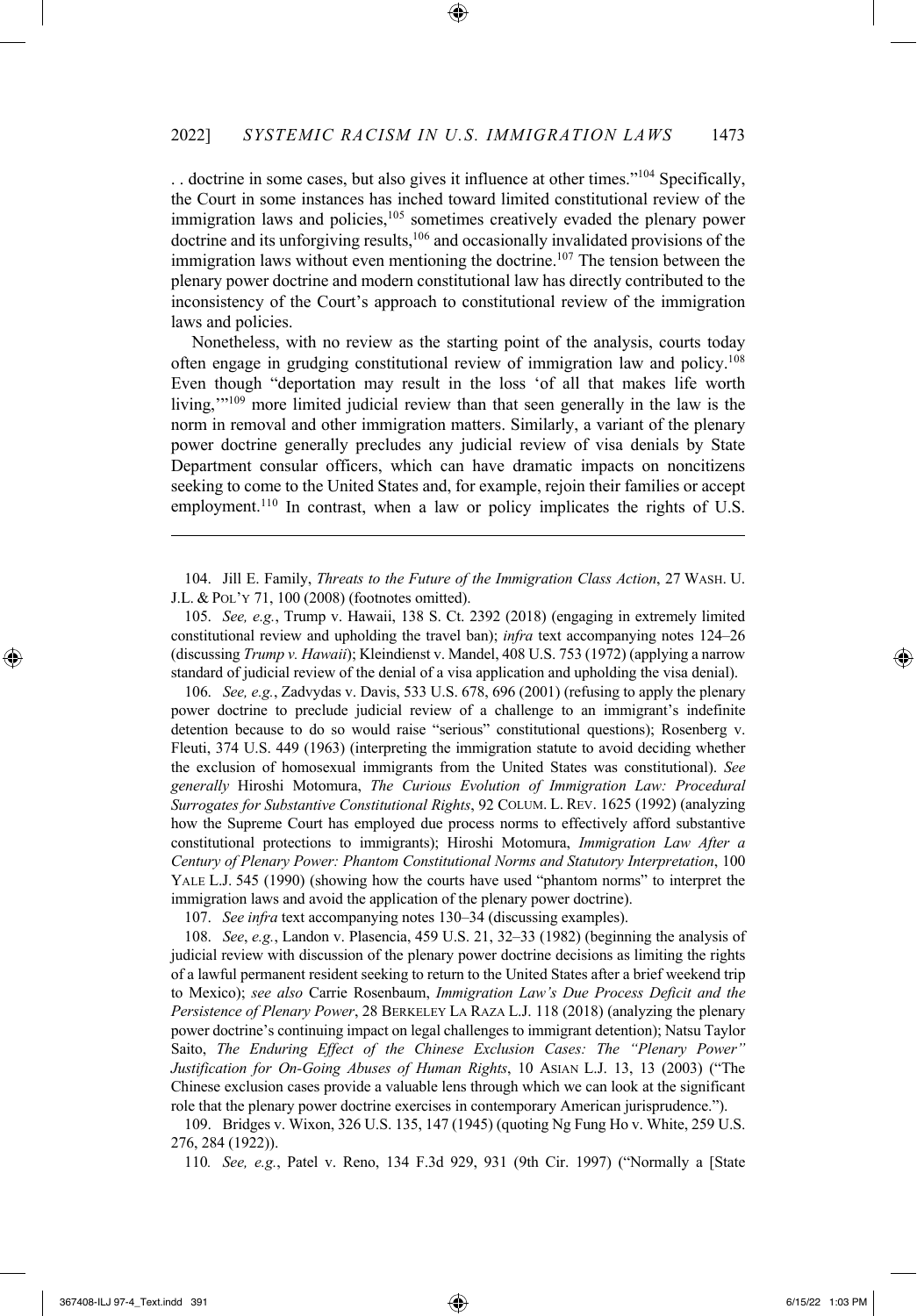citizens, modern constitutional law generally demands robust judicial review.111 Put simply, the plenary power doctrine of immigration law, forged in the era of Chinese exclusion and consistent with the racial segregation of Jim Crow,<sup>112</sup> is dramatically out of synch with modern constitutional law.113 Still, it remains the law of the land.

The hands-off approach to constitutional review of *The Chinese Exclusion Case*  signaled to Congress that it could treat immigrants as it saw fit and the courts would not interfere. As the Supreme Court acknowledged in 1976, "[with] the exercise of its broad power over naturalization and immigration, Congress regularly makes rules that would be unacceptable if applied to citizens."114 Over the twentieth century, people of color, political minorities, persons with disabilities and infirmities, women, the poor, real and suspected criminals, and other disfavored—and politically powerless—groups suffered the wrath of the U.S. immigration laws.115

As noted above, the immunity from constitutional review established by *The Chinese Exclusion Case* remains largely intact. Even when the Supreme Court famously advanced racial justice through path-breaking decisions such as *Brown v. Board of Education*, <sup>116</sup> it simultaneously reaffirmed in unequivocal terms the uncompromising and devastating impacts of the plenary power doctrine on the constitutional rights of immigrants.117 The Court continues to cite *The Chinese* 

Department] consular official's discretionary decision to grant or deny a visa petition is not subject to judicial review."). As with the plenary power doctrine, courts in certain respects have limited the doctrine of consular nonreviewability of visa denials. *See* Desiree C. Schmitt, *The Doctrine of Consular Nonreviewability in the Travel Ban Cases:* Kerry v. Din *Revisited*, 33 GEO. IMMIGR. L.J. 55 (2018).

111. *See, e.g.*, Janus v. Am. Fed'n of State, Cnty., & Mun. Emps., Council 31, 138 S. Ct. 2448 (2018) (invalidating the application of federal labor law on First Amendment grounds); District of Columbia v. Heller, 554 U.S. 570 (2008) (striking down a handgun ban for violating the Second Amendment).

112. *See* Plessy v. Ferguson, 163 U.S. 537 (1896) (rejecting a constitutional challenge to the segregation of African Americans and adopting the "separate but equal" doctrine), *overruled by* Brown v. Bd. of Educ., 347 U.S. 483, 495 (1954).

113. *See, e.g.*, T. ALEXANDER ALEINIKOFF, SEMBLANCES OF SOVEREIGNTY: THE CONSTITUTION, THE STATE, AND AMERICAN CITIZENSHIP (2002); GERALD L. NEUMAN, STRANGERS TO THE CONSTITUTION: IMMIGRANTS, BORDERS, AND FUNDAMENTAL LAW (1996).

114. Mathews v. Diaz, 426 U.S. 67, 79–80 (1976).

115. *See generally* KEVIN R.JOHNSON, THE "HUDDLED MASSES" MYTH: IMMIGRATION AND CIVIL RIGHTS (2004) (analyzing the history of the U.S. immigration laws' discrimination against disfavored groups of noncitizens).

116. 347 U.S. 483 (1954).

117. *See* Galvan v. Press, 347 U.S. 522, 531 (1954) (rejecting a challenge to the removal of a Mexican immigrant based on Communist Party membership in the United States and observing that to "the extent of the power of Congress [is] under review, there is not merely 'a page of history' . . . but a whole volume" of decisions barring constitutional review of the immigration laws); Shaughnessy v. United States *ex rel.* Mezei, 345 U.S. 206, 212 (1953) ("[I]t is not within the province of any court, unless expressly authorized by law, to review the [immigration] determination of the political branch of government.") (citations omitted); United States *ex rel.* Knauff v. Shaughnessy, 338 U.S. 537, 544 (1950) ("Whatever the procedure authorized by Congress is, it is due process as far as an alien denied entry is concerned.") (citations omitted); Harisiades v. Shaughnessy, 342 U.S. 580, 597 (1952) (Frankfurter, J., concurring) ("[W]hether immigration laws have been crude and cruel, whether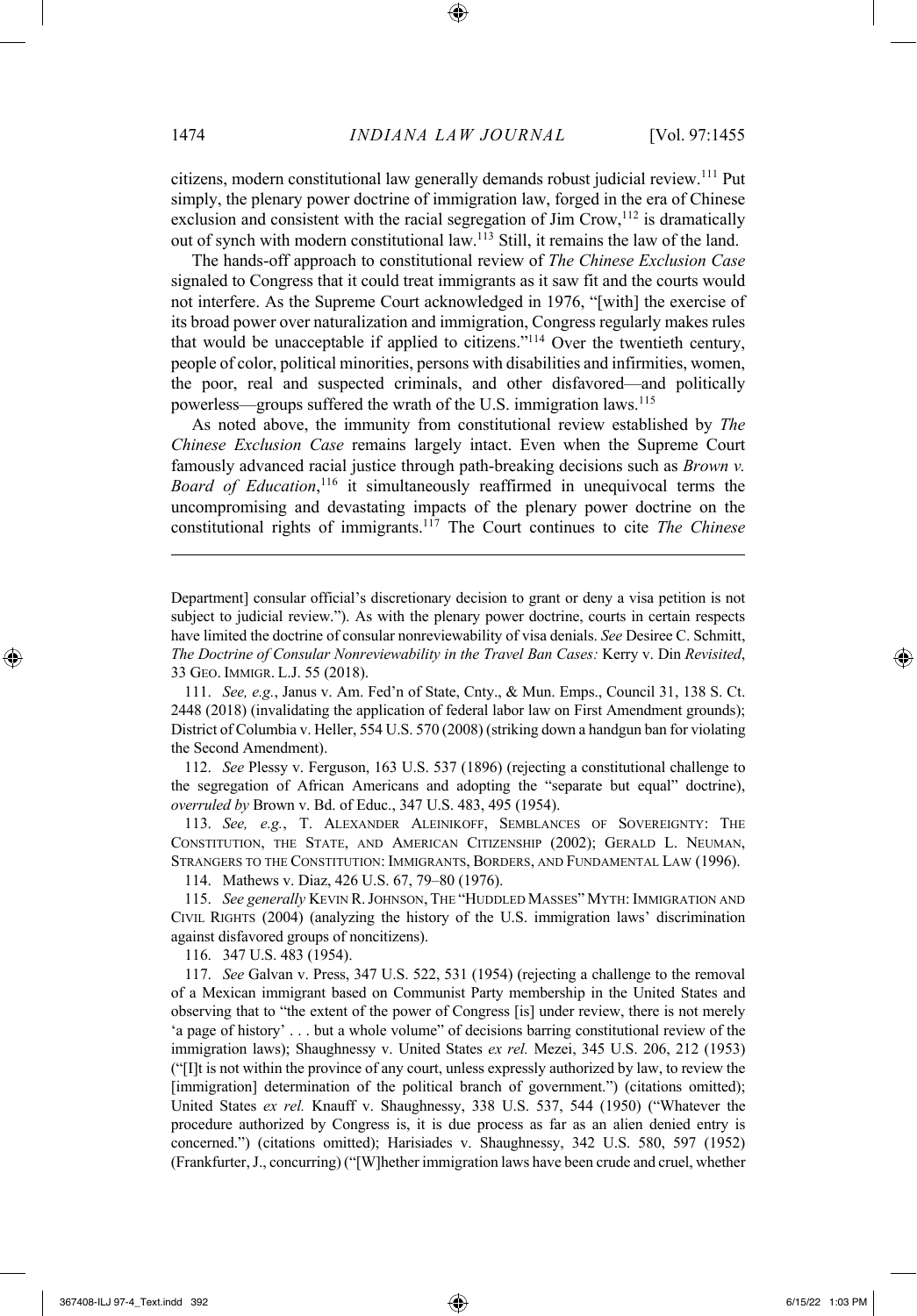*Exclusion Case* and its offspring as controlling authority limiting, and in some instances eliminating, judicial review. <sup>118</sup> Moreover, the lower courts regularly rely on the plenary power doctrine to shield immigration laws and policies from meaningful constitutional review.119 The continued vitality of immigration exceptionalism—and lack of constitutional review—can be seen in the exceedingly slow development of the constitutional rights of immigrants.<sup>120</sup>

As this review of Supreme Court decisions demonstrates, the plenary power doctrine of immigration law remains alive and well. Indeed, the Supreme Court in 2020 in *Department of Homeland Security v. Thuraissigiam*, which upheld the summary removal without due process of a Sri Lankan asylum seeker apprehended in the United States, invoked an unvarnished version of the doctrine.<sup>121</sup> Besides rejecting a challenge based on the constitutional bar to the suspension of habeas corpus review, <sup>122</sup> the Court relied on, among other cases, two Cold War-era plenary power decisions to reject a Due Process challenge to the expedited removal of an asylum seeker without a hearing, judicial review, or any modicum of due process.123

Similarly, the Supreme Court in *Trump v. Hawaii* relied on plenary power precedent to apply a narrow standard of review to uphold President Trump's bar on the admission of noncitizens into the United States from a group of predominantly Muslim nations.124 Engaging in exceedingly narrow review and largely discounting Donald Trump's numerous anti-Muslim statements, the Court uncritically accepted the national security justification offered by the Trump administration for the Muslim ban.125 Justice Sotomayor dissented, finding that "a reasonable observer would conclude that the [travel ban] was driven primarily by anti-Muslim animus, rather than by the Government's asserted national-security justifications."126

122. U.S. CONST. art. I, § 9, cl. 2.

123. The plenary power decisions primarily relied on by the Court were *Shaughnessy v. United States* ex rel. *Mezei*, 345 U.S. 206 (1953), and *United States* ex rel*. Knauff v. Shaughnessy*, 338 U.S. 537 (1950), which invoked the plenary power doctrine to completely bar constitutional review of the U.S. government's decision based on secret evidence to bar noncitizens from entering the United States. *See Thuraissigiam*, 140 S. Ct. at 1982. Scholars have roundly criticized the decisions. *See, e.g.*, Henry M. Hart, Jr., *The Power of Congress to Limit the Jurisdiction of Federal Courts: An Exercise in Dialectic*, 66 HARV. L. REV. 1362, 1391–96 (1953).

124. 138 S. Ct. 2392, 2418–19 (2018); *see also* Shalini Bhargava Ray, *Plenary Power and Animus in Immigration Law*, 80 OHIO ST. L.J. 13 (2019) (analyzing the role of the plenary power doctrine in the Supreme Court's decision in *Trump v. Hawaii*).

125. *Trump v. Hawaii*, 138 S. Ct. at 2415–23.

126. *Id.* at 2438 (Sotomayor, J., dissenting). For criticism of the Supreme Court's decision in *Trump v. Hawaii*, see Robert S. Chang, *Whitewashing Precedent: From* The Chinese

they may have reflected xenophobia in general or anti-Semitism or anti-Catholicism, the responsibility belongs to Congress.").

<sup>118.</sup> *See, e.g.*, Fiallo v. Bell, 430 U.S. 787, 792 (1977); Kleindienst v. Mandel, 408 U.S. 753, 765–66 (1972); Graham v. Richardson, 403 U.S. 365, 377 (1971).

<sup>119.</sup> *See, e.g.*, Int'l Refugee Assistance Project v. Trump, 883 F.3d 233, 277 (4th Cir. 2018); Hawaii v. Trump, 878 F.3d 662, 695 n.22 (9th Cir. 2017), *rev'd and remanded*, 138 S. Ct. 2392 (2018); Castro v. U.S. Dep't of Homeland Sec., 835 F.3d 422, 440 (3d Cir. 2016).

<sup>120.</sup> *See* Rosenbaum, *supra* note 108.

<sup>121.</sup> 140 S. Ct. 1959, 1982–83 (2020).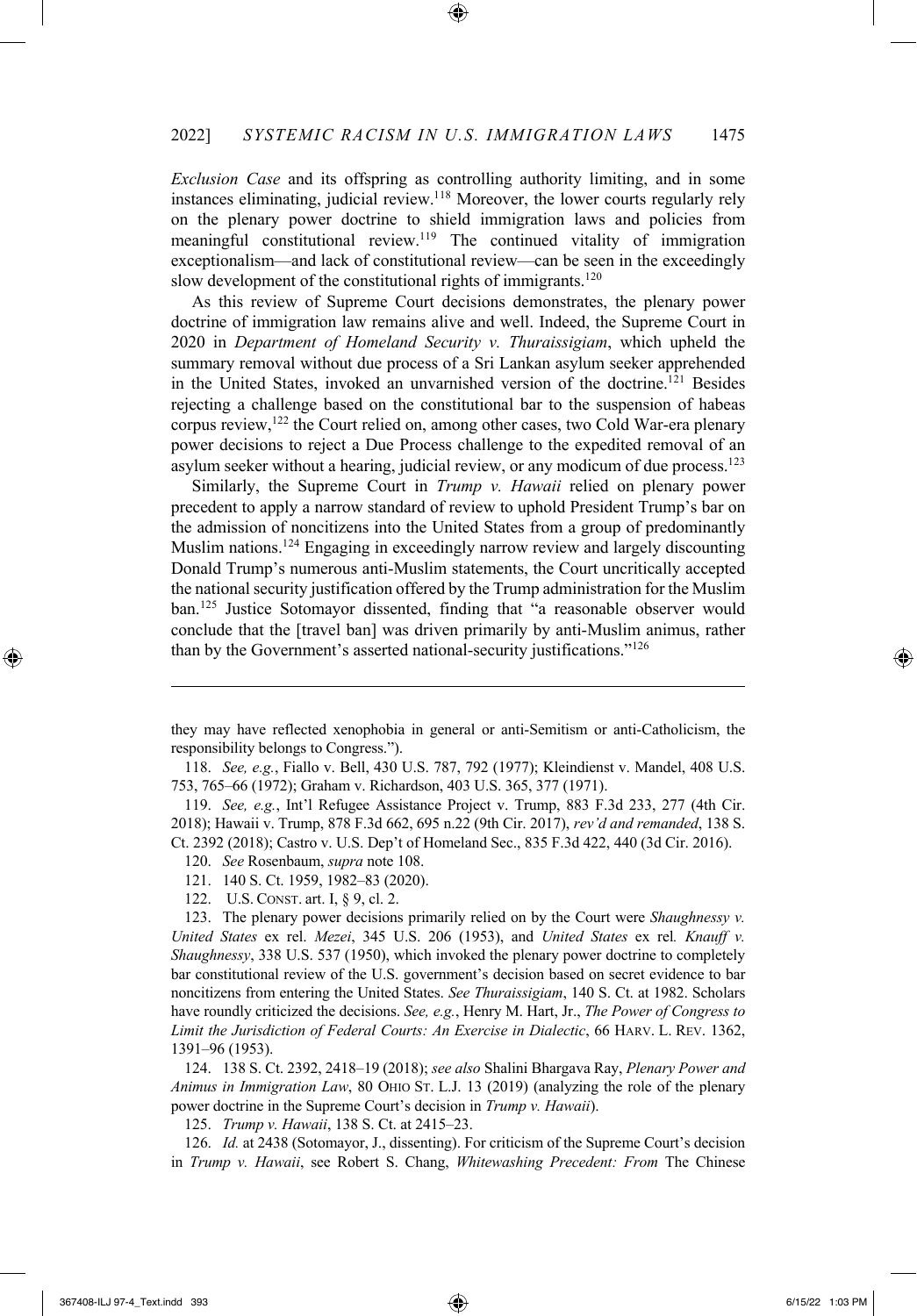Not coincidentally in light of the plenary power doctrine's modern application, the Muslim ban and many of the Trump administration's other immigration measures are remarkably similar to policy initiatives taken in the era of Chinese exclusion, including mass detention, denial of admission, removals, and more.<sup>127</sup> The policies all too often have been left undisturbed by the courts. In addition, as occurred during the Chinese exclusion era, hate crimes against Asian and Latinx persons sadly enough plague the nation today. $128$ 

In a few instances, however, the Supreme Court has engaged in ordinary constitutional review of congressional immigration decisions. For example, in *Sessions v. Dimaya,* the Court relied on ordinary substantive due process principles to strike down a criminal removal ground as unconstitutionally vague.<sup>129</sup> Similarly, in *Sessions v. Morales-Santana*, the Court found that a gender distinction in the nationality laws discriminating against men in bestowing citizenship on their children violated the Equal Protection guarantee. <sup>130</sup> Without even mentioning the plenary power doctrine, those decisions engaged in mainstream constitutional review of provisions of the immigration and nationality laws. The Court's straight-forward analysis in those decisions fits comfortably into modern constitutional law but deviates sharply from the cases applying the plenary power doctrine.

As the conflicting Supreme Court decisions on the judicial review of the immigration laws make clear, the Court's modern immigration decisions are at war. Meaningful constitutional review is a powerful intellectual force, but so is the long tradition of no judicial review of the immigration laws and policies, with *The Chinese Exclusion Case* as its anchor. The expedited removal and travel ban decisions are powerful examples. In addition, in the same year that the Supreme Court invoked the plenary power doctrine to uphold expedited removal,<sup>131</sup> the Court held that the Trump administration's rescission of the Deferred Action for Childhood Arrivals (DACA) policy, affording limited relief to noncitizens brought to the United States as children, was arbitrary and capricious in violation of basic administrative law principles; however, consistent with the plenary power tradition, a plurality of the Court reasoned that the racial animus required to prove an equal protection claim had not been plausibly established.132 The constitutional claim, according to the plurality,

128. *See supra* note 24 (hate violence against Asians); Kevin R. Johnson & Joanna E. Cuevas Ingram, *Anatomy of a Modern-Day Lynching: The Relationship Between Hate Crimes Against Latina/os and the Debate over Immigration Reform*, 91 N.C. L. REV. 1613, 1617–28 (2013) (Latinx persons); Suzanne Gamboa, *Rise in Reports of Hate Crimes Against Latinos Pushes Overall Number to 11-Year High*, NBC NEWS (Nov. 16, 2020, 5:01 PM), https://www.nbcnews.com/news/latino/rise-hate-crimes-against-latinos-pushes-overallnumber-highest-over-n1247932 [https://perma.cc/HD86-4VQF] (same).

Exclusion Case *to* Korematsu *to the Muslim Travel Ban Cases*, 68 CASE W. RES. L. REV. 1183 (2018); Jill E. Family, *The Executive Power of Political Emergency: The Travel Ban*, 87 UMKC L. REV. 611 (2019); Shoba Sivaprasad Wadhia, *National Security, Immigration and the Muslim Bans*, 75 WASH. & LEE L. REV. 1475 (2018).

<sup>127.</sup> *See* Stuart Chinn, *Trump and Chinese Exclusion: Contemporary Parallels with Legislative Debates Over the Chinese Exclusion Act of 1882*, 84 TENN. L. REV. 681 (2017).

<sup>129.</sup> 138 S. Ct. 1204 (2018).

<sup>130.</sup> 137 S. Ct. 1678 (2017).

<sup>131.</sup> *See supra* text accompanying notes 121–23.

<sup>132.</sup> *See* Dep't of Homeland Sec. v. Regents of the Univ. of Cal., 140 S. Ct. 1891, 1915–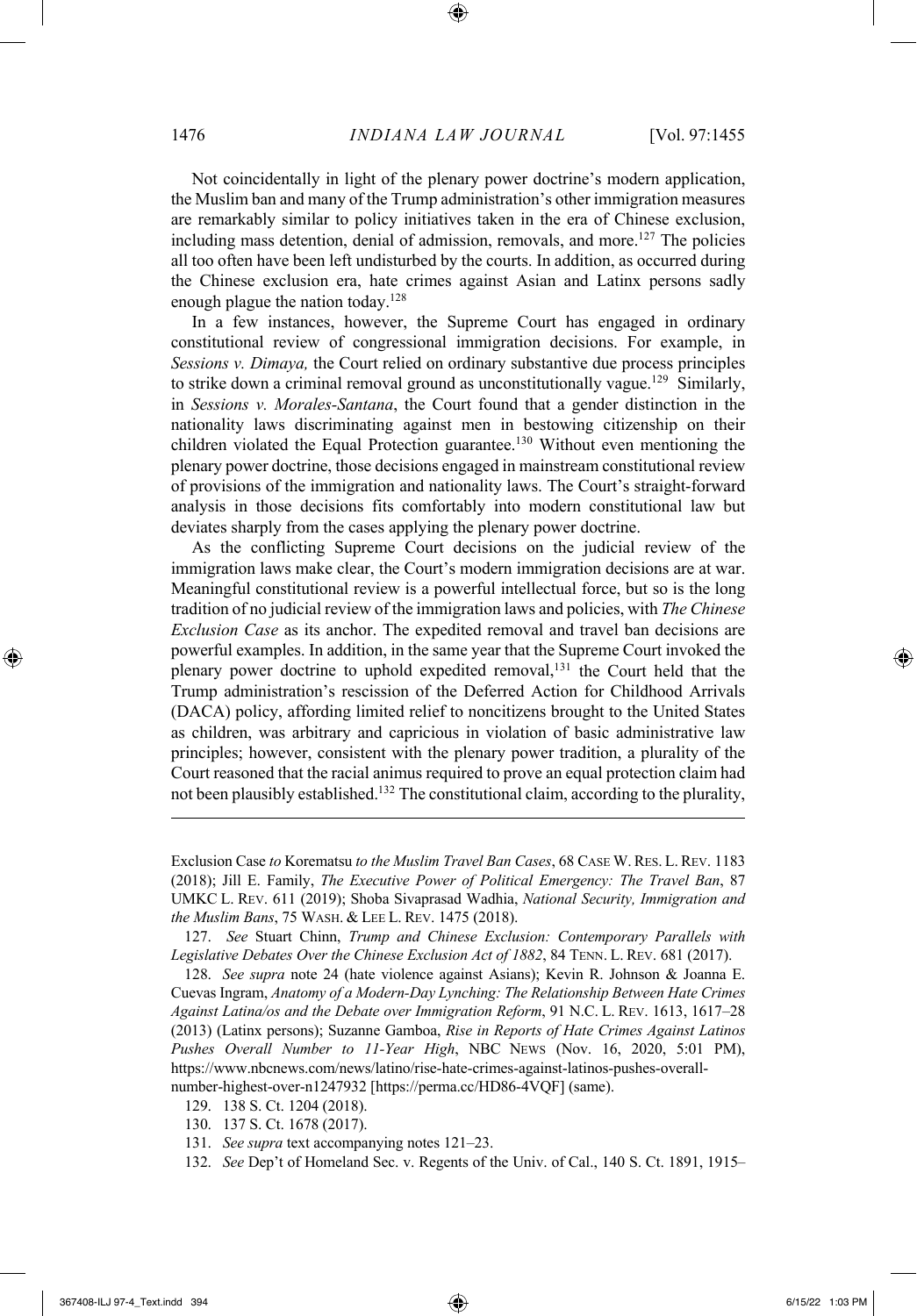could not survive the pleading stage. The plurality reached that conclusion despite the fact that nearly ninety percent of DACA recipients, who stood to be directly affected by rescission of the policy, were Latinx133 and President Trump repeatedly vilified Latinx immigrants.134

Although the Supreme Court sometimes has engaged in full-blown constitutional review of immigration laws and policies,<sup>135</sup> the plenary power doctrine serves as a miserly starting point in most cases for analyzing the question of the appropriate standard of judicial review. By maintaining the plenary power foundation of immigration law and its baseline of no constitutional review, considerable judicial maneuvering is necessary to ensure even the most minimal of review. In the end, as exemplified by the Muslim ban decision,<sup>136</sup> limited constitutional review fails to adequately protect noncitizens of color.

Put simply, even though it constitutes at least some judicial review and thus deviates from the extreme version of the plenary power doctrine, limited constitutional review like that employed in some cases by the Supreme Court has proven to be ineffective at rooting out racism from the contemporary, mostly colorblind and race-neutral, U.S. immigration laws and policies. As a result, the nation has immigration laws and policies built on racist foundations without the judicial tools necessary to root out the racism baked into those laws. Currently, the political process, which often fails to fairly consider the interests of discrete and insular minorities like immigrants (who cannot vote), is the only avenue available to noncitizens to secure some form of legal protection.<sup>137</sup> Consequently, it should not be surprising that the immigration laws and policies have the disparate racial impacts that we see today.

#### **CONCLUSION**

Anti-Chinese agitation at the state and local levels in the 1800s led to violence and widespread discrimination.<sup>138</sup> In the small town of Truckee, California, the Trout Creek Outrage exemplified the murderous violence, built on a sturdy foundation of

<sup>16 (2020).</sup>

<sup>133.</sup> *See Top Countries of Origin for DACA Recipients*, PEW RSCH. CTR. (Sept. 25, 2017), https://www.pewresearch.org/fact-tank/2017/09/25/key-facts-about-unauthorizedimmigrants-enrolled-in-daca/ft\_17-09-25\_daca\_topcountries/ [https://perma.cc/LTC9-

YBV4].

<sup>134.</sup> *See, e.g.*, Eli Watkins & Abby Phillip, *Trump Decries Immigrants from "Shithole Countries" Coming to US*, CNN (Jan. 12, 2018, 9:53 AM), https://www.cnn.com/2018/01/11/ politics/immigrants-shithole-countries-trump/index.html [https://perma.cc/9PV5-U3ZX]; "*Drug Dealers, Criminals, Rapists": What Trump Thinks of Mexicans*, BBC NEWS (Aug. 31, 2016), https://www.bbc.com/news/av/world-us-canada-37230916 [https://perma.cc/U745- YKVV].

<sup>135.</sup> *See supra* text accompanying notes 132–34.

<sup>136.</sup> *See supra* text accompanying notes 128–30.

<sup>137.</sup> *See* Kevin R. Johnson, *Bringing Racial Justice to Immigration Law*, 116 NW. U. L. REV. ONLINE 1, 11–15 (2021) (analyzing how contemporary immigrant rights activism may facilitate future immigration reform).

<sup>138.</sup> *See supra* Parts I, II.